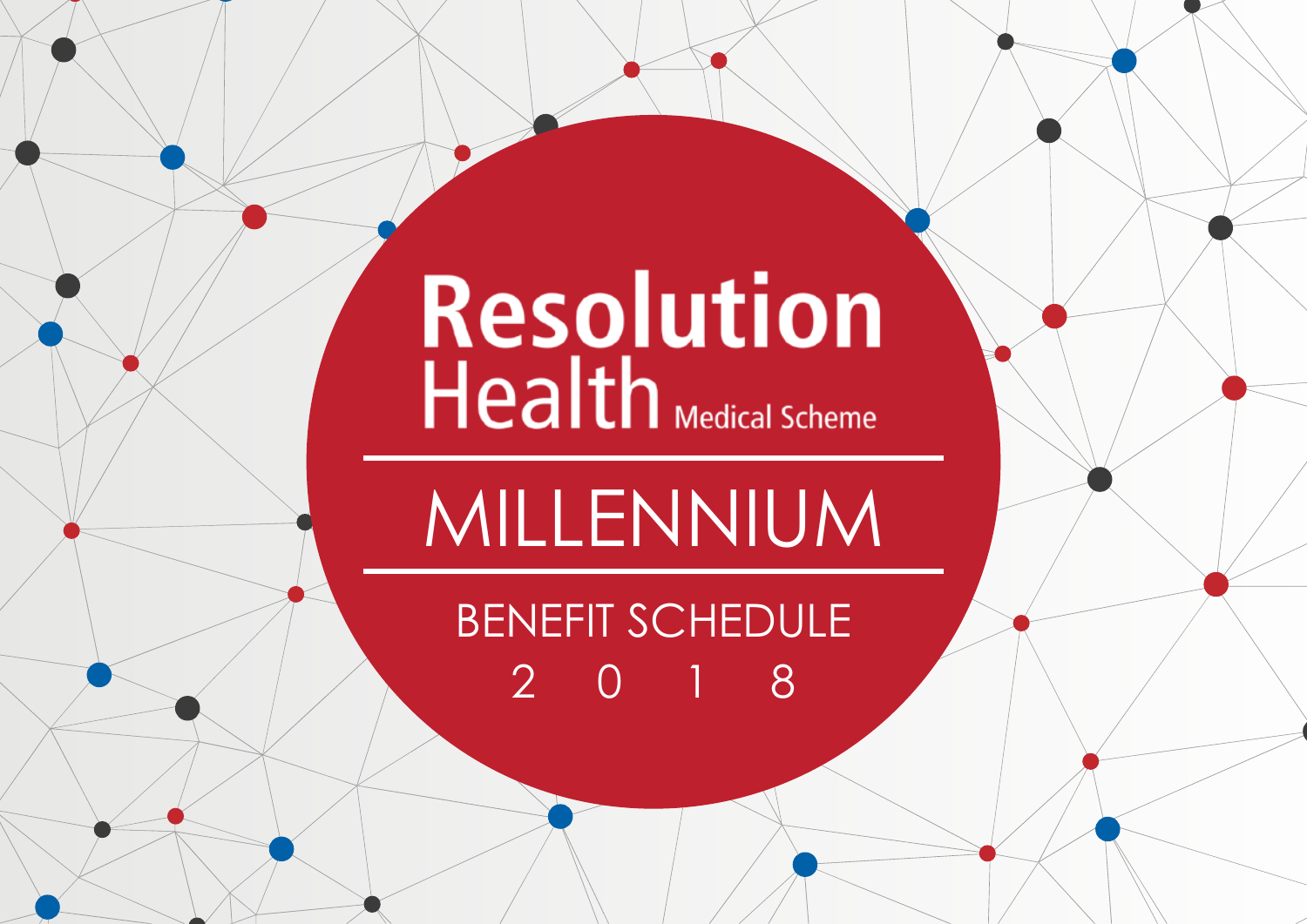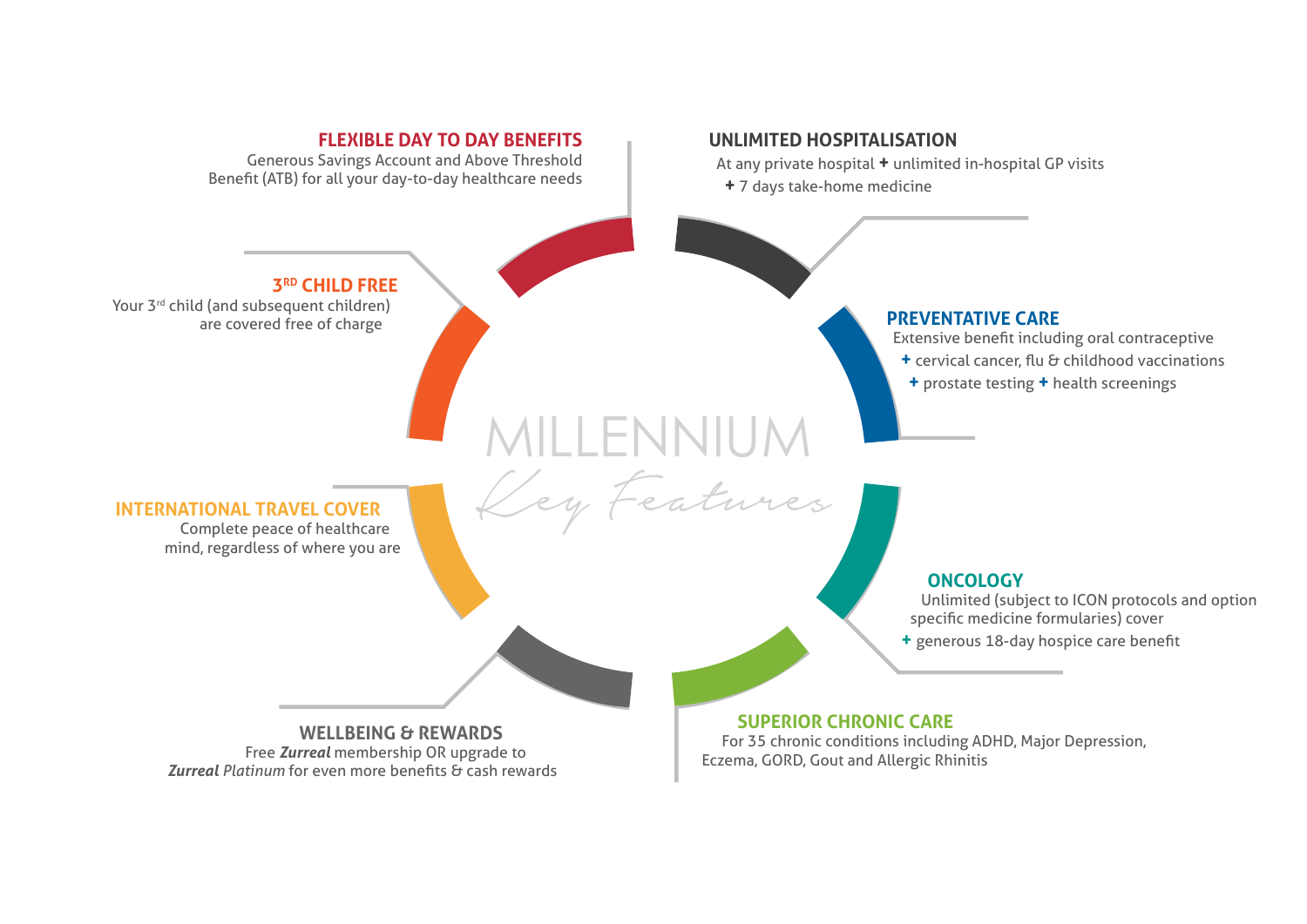# THINGS TO KEEP IN MIND WHEN READING YOUR BENEFIT SCHEDULE

# *To ensure that you get maximum bang for your benefit buck, we have*  **summarised 4 key areas that may influence your benefit entitlement**<br>1. Scheme protocols rules and policies

- Scheme protocols, rules and policies
- 2. Pre-authorisation
- 3. Designated Service Providers (DSP)
- 4. Co-payments and sub-limits; and PMBs



# SCHEME RULES & PROTOCOLS PRE-AUTHORISATION CO-PAYMENTS &

All benefits and the use of each are subject to Scheme protocols, rules and policies. It's very important that you familiarise yourself with your option's applicable rules, policies and protocols to make sure that you fully understand how your option works, what your benefit entitlements are and whether any criteria apply when you make use of your cover.

Because these protocols, rules and policies are influenced by various factors and are quite tricky to understand, we prefer to discuss them with our members and provide detailed information on how they will be applied to each unique case. If you have any questions, you can either visit us at the Scheme's head office in Randburg or get in touch with our Client Services team on **0861 796 6400** or **clientservices@resomed.co.za**.

Scheme rules are non-negotiable rules that cannot be changed. For example, Resolution Health's rules state that the Scheme will not fund cosmetic surgery. Because Resolution Health is wholeheartedly committed to the overall wellbeing of our members, your health and disease severity will, to a large extent, determine your benefit access and entitlement, the protocols applied as well as your unique care path (refer to the *Patient Driven Care*™ section on **page 5**). In these instances, make sure that you discuss your individual needs with your Personal Health Coordinator who is like your very own personal banker for your wellbeing, to enjoy the maximum level of cover and benefits.

Getting pre-authorisation from the Scheme is probably one of the easiest ways to gain seamless access to your benefits and avoid unnecessary delays. Because we like to empower our members and make it as effortless as possible for you to gain access to your benefits, our pre-authorisation call centre is available 24 hours a day, 7 days a week, 365 days a year.

It really is as simple as calling **0861 111 778** or sending an email to **preauth@resomed.co.za**. If you're unsure whether pre-authorisation applies to any of your benefits, rather get in touch with the team to double check.

#### **MAKE SURE THAT YOU:**

- » Get in touch with our pre-authorisation team 14 days before an elective procedure
- » Let the same team know within 48 hours after an emergency procedure
- » There is a 20% co-payment on late authorisations

REMEMBER that the Scheme will only fund those procedures that were pre-authorised so make sure that you ask your doctor if any additional items need to be added afterwards. If so, keep in mind that you have to let us know within 48 hours.

 $E_{00}$ 

# SUB-LIMITS

Co-payments and sub-limits are applied to a defined list of procedures.

For a detailed overview, please refer to **page 14** (co-payments) and **page 16** (sub-limits).

# DESIGNATED SERVICE PROVIDER (DSP)

Resolution Health has an extensive network of DSP that includes private hospitals and medical doctors.

Our network spans all 9 provinces and is one of the industry's most impressive.

For a list of your option's network, simply visit www.resomed.co.za, get in touch with our call centre on **0861 796 6400** or email **clientservices@resomed.co.za**.

### **WHY SHOULD YOU MAKE USE OF YOUR OPTION'S DSP NETWORK?**

We have special arrangements with each of these facilities to make sure that our members get maximum bang for their benefit buck. Resolution Health always suggests that you make use of this network when it comes to your healthcare needs to limit out-of-pocket expenses or avoid them altogether!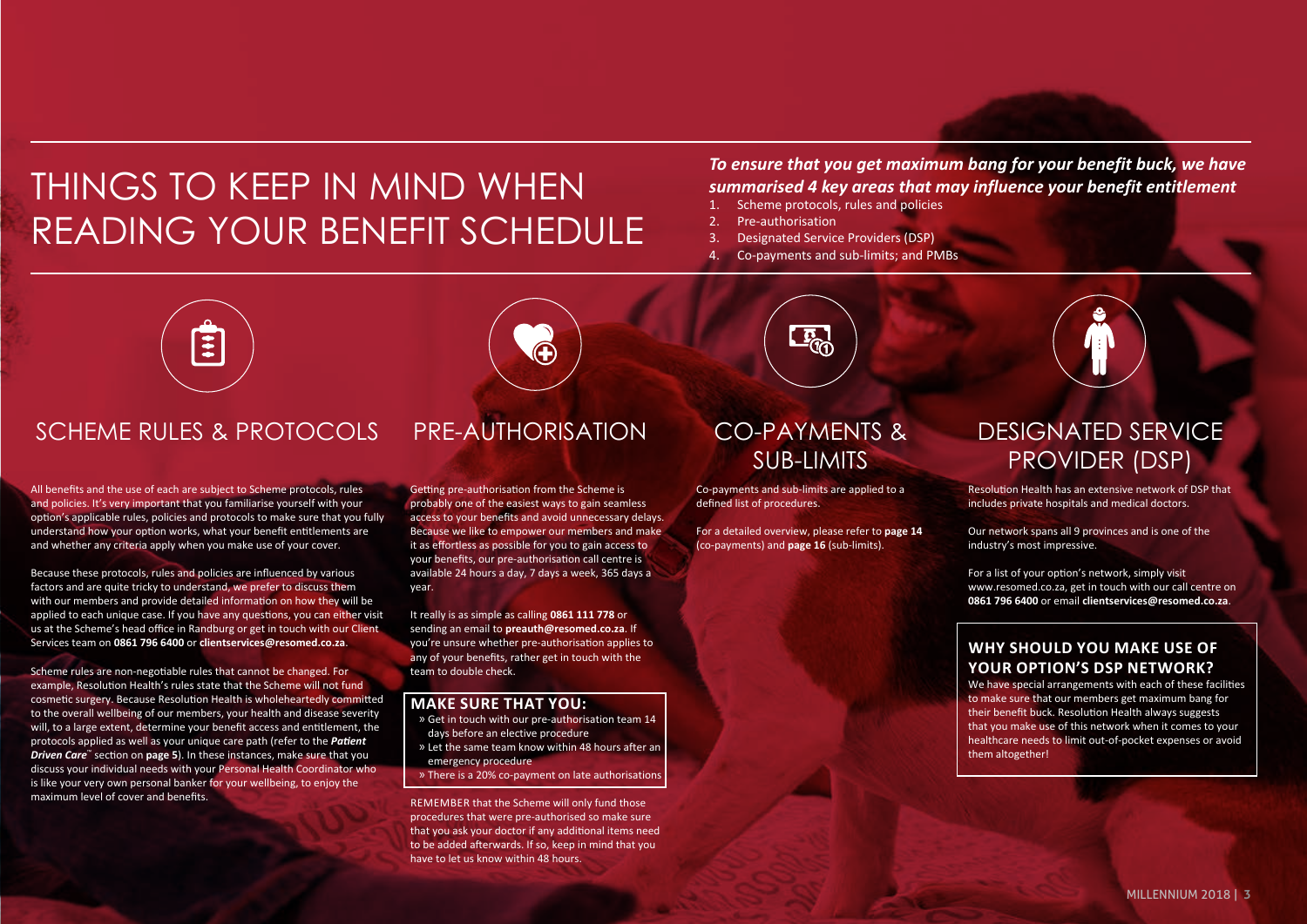# PRESCRIBED MINIMUM BENEFITS

*WHAT ARE PRESCRIBED MINIMUM BENEFITS?* 

Prescribed Minimum Benefits, also known as PMBs, are a list of diseases or conditions that a medical scheme is required to fund. A detailed list can be found on the Council for Medical Schemes' website (www.medicalschemes.com).

 $1000000$ 



### FUNDING OF YOUR PMB CONDITION

Your PMB cover will be funded from your option's existing benefits first. Thereafter, your condition will be funded by the Scheme's risk pool and we'll require the following for you to enjoy extended cover from your treating provider:

- » Confirmation of the clinical condition
- » Relevant ICD10 code
- » Supporting documentation
- » Motivation from your doctor
- » Applicable medical reports
- » Any additional information requested by the Scheme



### STRETCHING YOUR PMB COVER

The first thing you should do after being diagnosed is to get in touch with your Personal Health Coordinator to discuss your diseasespecific care path (refer to **page 5** for more information). You can also substantially stretch your PMB benefits by making use of a hospital, doctor, specialist or any other healthcare professional that the Scheme has an agreement with. However, in a life threatening situation, you may go to any hospital, doctor or specialist but, as soon as you are able to access one of our network providers, you must do so to continue enjoying full cover for your condition.

# GETTING THE MOST OUT OF YOUR PMB COVER

|                | DO                                                                                                                                      | OR YOU MAY                             |
|----------------|-----------------------------------------------------------------------------------------------------------------------------------------|----------------------------------------|
| <b>FRE</b>     | Always make use of our extensive provider and hospital networks                                                                         | Have unforeseen out-of-pocket expenses |
|                | Ask whether your PMB cover is subject to a waiting period                                                                               | Not be covered for your PMB condition  |
| $\mathbb{P}^m$ | Understand the level of cover your option provides for your PMB condition                                                               | Not be covered at all                  |
| Ê              | Understand the applicable Scheme rules, protocols and level of care that<br>applies to your option and how it covers your PMB condition | Misunderstand your level of cover      |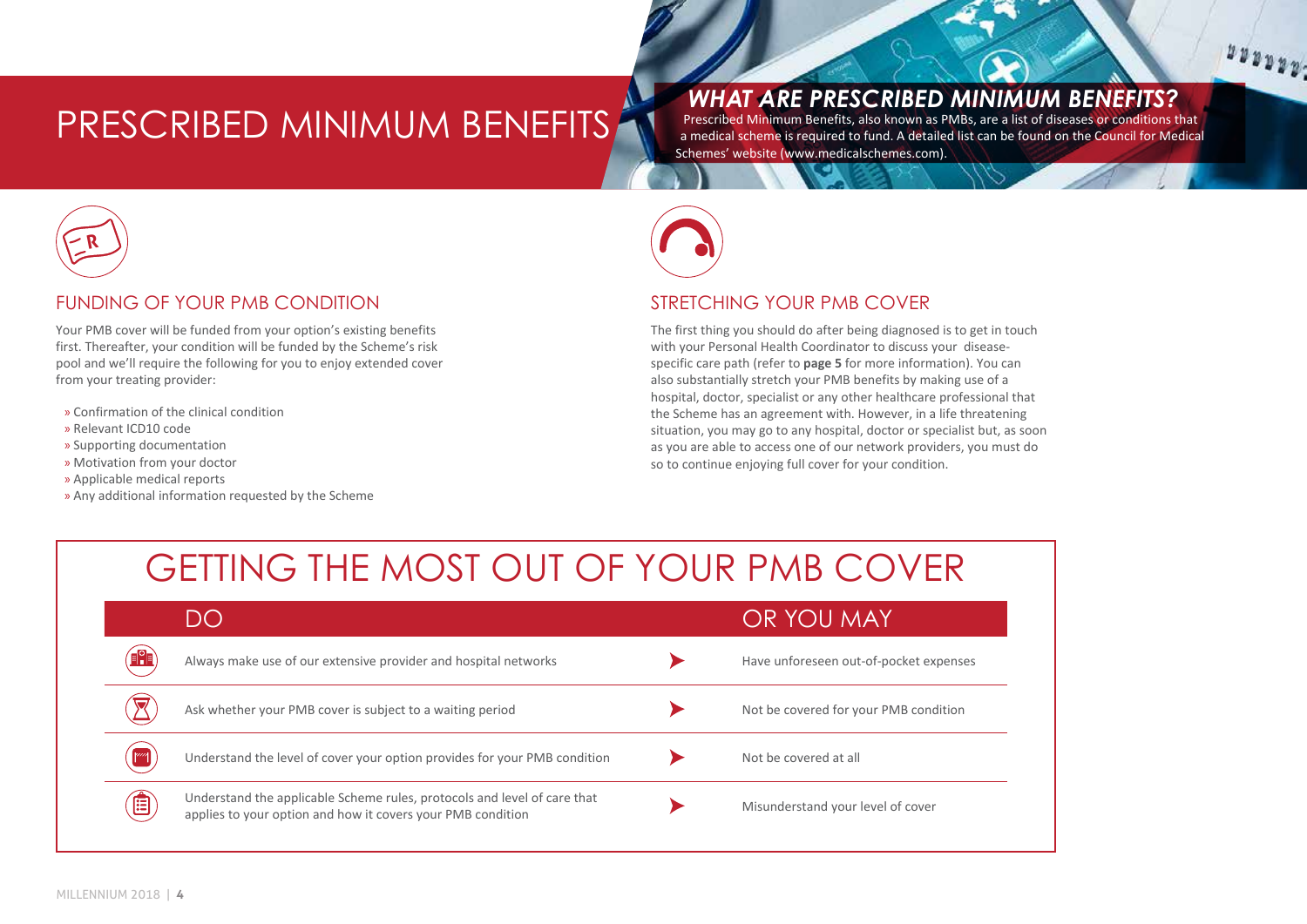# *PATIENT DRIVEN CARE*™

# A HELPING HAND FOR OUR HIGH-RISK MEMBERS

At Resolution Health, we're pretty much solely dedicated to helping our members stay as healthy as possible. So we developed the industry first *Patient Driven Care*™ (*PDC*™) programme, our unique way of offering additional support to those members who sometimes need a helping hand when it comes to taking care of their health.



### WHAT IS *PATIENT DRIVEN CARE*™?

*PDC*<sup>™</sup> is our unique way of helping our at-risk members to manage their health and benefits better so that they're always able to get the care they need when they need it most. These members will firstly be assigned a Personal Health Coordinator (PHC) who is like a personal banker for your wellbeing. Your PHC will help you along every step of the way, from developing a tailor-made care path based on your unique healthcare needs to giving you access to benefits that will help you stay as healthy as possible, for as long as possible.



### WHAT IS A HFAITH FVFNT?

Let's say you have high blood pressure or cholesterol. In this case, an example of a health event would be a heart attack. Similarly, various other chronic conditions can have extreme health events if left unmanaged and, in most cases, result in hospitalisation.



### WHO QUALIFIES FOR THE *PDC*™ PROGRAMME?

a medical scheme benefit. We have a sophisticated process, based on our advanced managed care principles and protocols, that quickly identifies members who could benefit from the helping hand the programme offers. Once identified, we start helping you to use your specific option's benefits better.

 $\left(\textcolor{blue}{\bullet}\right)$ 

In some cases, we'll even unlock extra benefits that assist you to stay as healthy as possible, for as long as possible.

#### **Resolution Health members who would ideally use the** *PDC***™ programme include:**

- » Chronic patients (depending on the severity of your condition)
- » Patients with an increased risk of having an adverse health event that may, for example, result in hospitalisation
- » Patients who have had severe in-hospital or other acute health events
- » Patients with rare diseases who need constant monitoring



### HOW TO REGISTER FOR THE PROGRAMME

**Registering for the** *PDC***™ programme takes place in two ways:**

- » Our progressive clinical systems continuously monitor our members' claims patterns to quickly identify high risk patients. Should you be flagged as high risk on our system, you will be contacted by our friendly *PDC*™ team who will discuss the programme with you and take you through the registration process.
- » If you are suffering from a severe chronic disease, you can apply for registration on the programme. The application process is quick and easy and you can either call or email us by using the details below.

For more info, get in touch with our efficient team ON **ON OUR SECONDER THE RUCH TROUS RAIVIIVIES**<br>It's important to keep in mind that *PDC*™ is a health management programme and not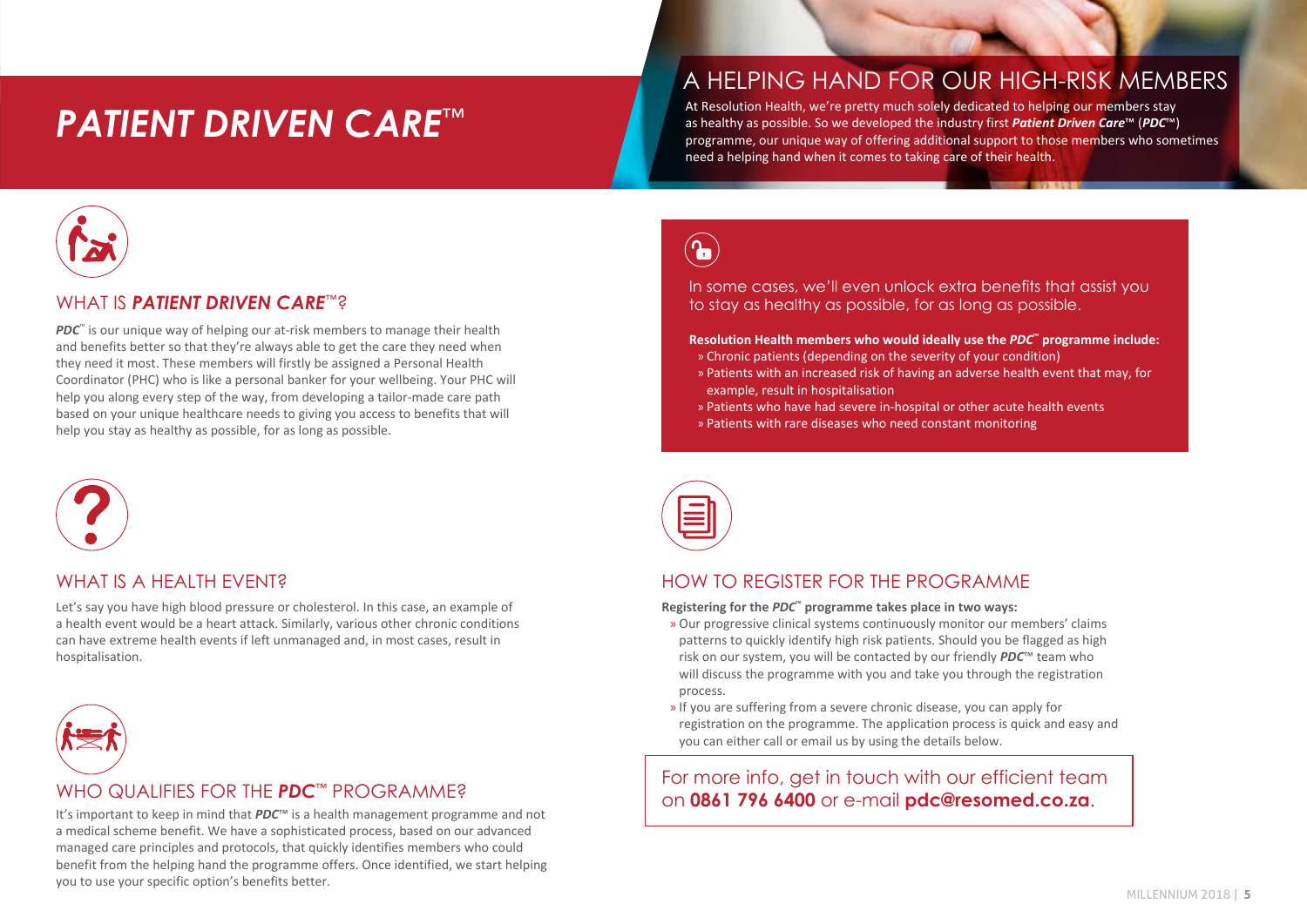# YOUR IN-HOSPITAL COVER



### YOUR IN-HOSPITAL BENEFIT

**REMEMBER** to always get pre-authorisation for these benefits and that Scheme protocols, rules and policies always apply.



As a **Millennium** member, you have unlimited private **100%** As a **Millennium** member, ye hospital cover that includes:

- » Surgical operations & procedures
- » Theatre fees
- » Labour & recovery wards
- » Ward accommodation
- » Intensive care & high care units
- » X-rays and pathology
- » Physiotherapy
- » Ultrasound scans (other than for pregnancy)
- » Blood transfusions

It's important to note that laparoscopic and similar endoscopic procedures require a separate authorisation. Also, **REMEMBER** to refer to **page 14** for applicable co-payments.



# IN-HOSPITAL PROVIDER'S FEES

As a **Millennium** member, you have an unlimited in-hospital GP benefit via our extensive DSP network that covers both consultations and procedures. Should you require the expert skills of a specialist, you can rest assured that you are more than covered at up to **150% of Scheme Rate**.



# **MEDICINES**

To help you along the road of recovery, your **Millennium** option will not only pay for the medicines dispensed and used in-hospital, but it will also cover a 7-day supply of medicines received when you are discharged from the hospital. **REMEMBER** that you need to get authorisation from the Scheme for all chronic medications or prescriptions that are for longer than 7 days.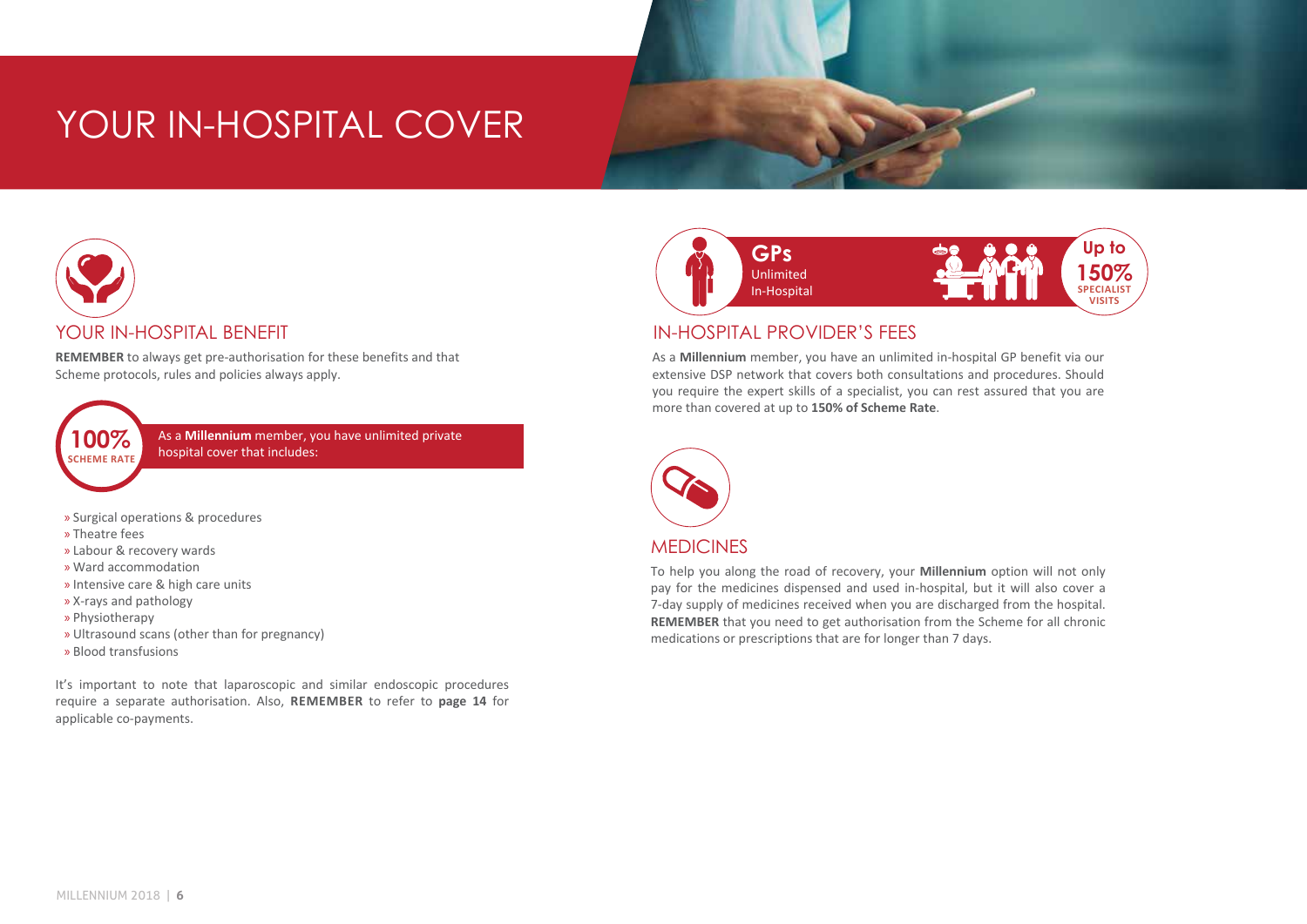# YOUR IN-HOSPITAL COVER



### MATERNITY CARE

Welcoming a little one to the family is arguably one of the happiest times of your life. As a **Millennium** member, you can rest assured that mum, and baby's, every healthcare need is more than taken care of.

Share your happy news with us as soon as your pregnancy has been confirmed via a blood test and we'll register you on our Maternity Programme. Simply get in touch with our team on **0861 111 778** or email **maternity@resomed.co.za**.

You can visit any specialist, midwife or GP with consultations covered from your Medical Savings Account (MSA) and Above Threshold Benefit (ATB). And, because your **Millennium** option is all about choice, you can also allocate some of your available savings to antenatal classes or postnatal midwife visits. The **Millennium** option also includes a benefit for 2x 2D ultrasound scans throughout your pregnancy.

Your confinement benefits include both normal deliveries and emergency caesarean sections. Should your little one require neonatal intensive care, rest assured that your **Millennium** option also has them covered.

### **YOUR MILLENNIUM OPTION EVEN HELPS YOU TO SHOP FOR BABY**

Pretty awesome right? As a **Millennium** member, your option includes a **R858** voucher that can be spent at any one of our DSP pharmacies. Think healthcare essentials, nappies, bottles, formula, you name it. **REMEMBER** to touch base with your Maternity Personal Care Coordinator after the 32<sup>nd</sup> week of your pregnancy to activate the voucher and to shop till you drop within 1 year of receiving it.

### **ADDING BABY TO YOUR MEDICAL SCHEME COVER**

Please remember to add your new-born or adopted baby to your medical scheme cover within 30 days of birth or adoption to ensure that their health is as well taken care of as yours. Simply complete the Registration of Additional Dependants form (available on **www.resomed.co.za**) and email a signed copy to **amend@resomed.co.za** or fax to **086 513 1438** along with a copy of the birth certificate or registration. The monthly child dependant premium will automatically be added to your next payment, no stress, no fuss.



### OTHER IN-HOSPITAL BENEFITS

- » **Organ transplants:** Unlimited cover for PMB conditions with the benefit including the harvesting and transport of the organ as well as the transplant itself
- » **Cochlear implants and all associated costs: R79 142** per family per annum (once per lifetime per beneficiary)
- » **Internal prostheses: R62 825** per family per annum (remember to check the sub-limits on **page 16**)
- » **Psychiatric disorders:** Unlimited cover for PMB conditions and **R19 787** per family per annum for non-PMB conditions



When it comes to non-emergencies, it's important to obtain preauthorisation from us 14 days prior to your in-hospital procedure. This gives us, and you, enough time to request and submit any additional information that we may need.

Please ensure that you include the relevant documentation when you submit your pre-authorisation request. We've included a handy preauthorisation check list on **page 15** to make the process as easy and stress free as possible!

In emergency situations, it's not always possible to obtain preauthorisation first so, in these instances, we need you to get in touch with us within 48 hours or on the first working day after your admission. REMEMBER There is a 20% co-payment on all late authorisations.

For all your pre-authorisation needs, simply dial **0861 111 778** or send an email to **preauth@resomed.co.za**. To ensure that you are always able to take care of your health, our call centre team is available 24 hours a day, 7 days a week, 365 days a year.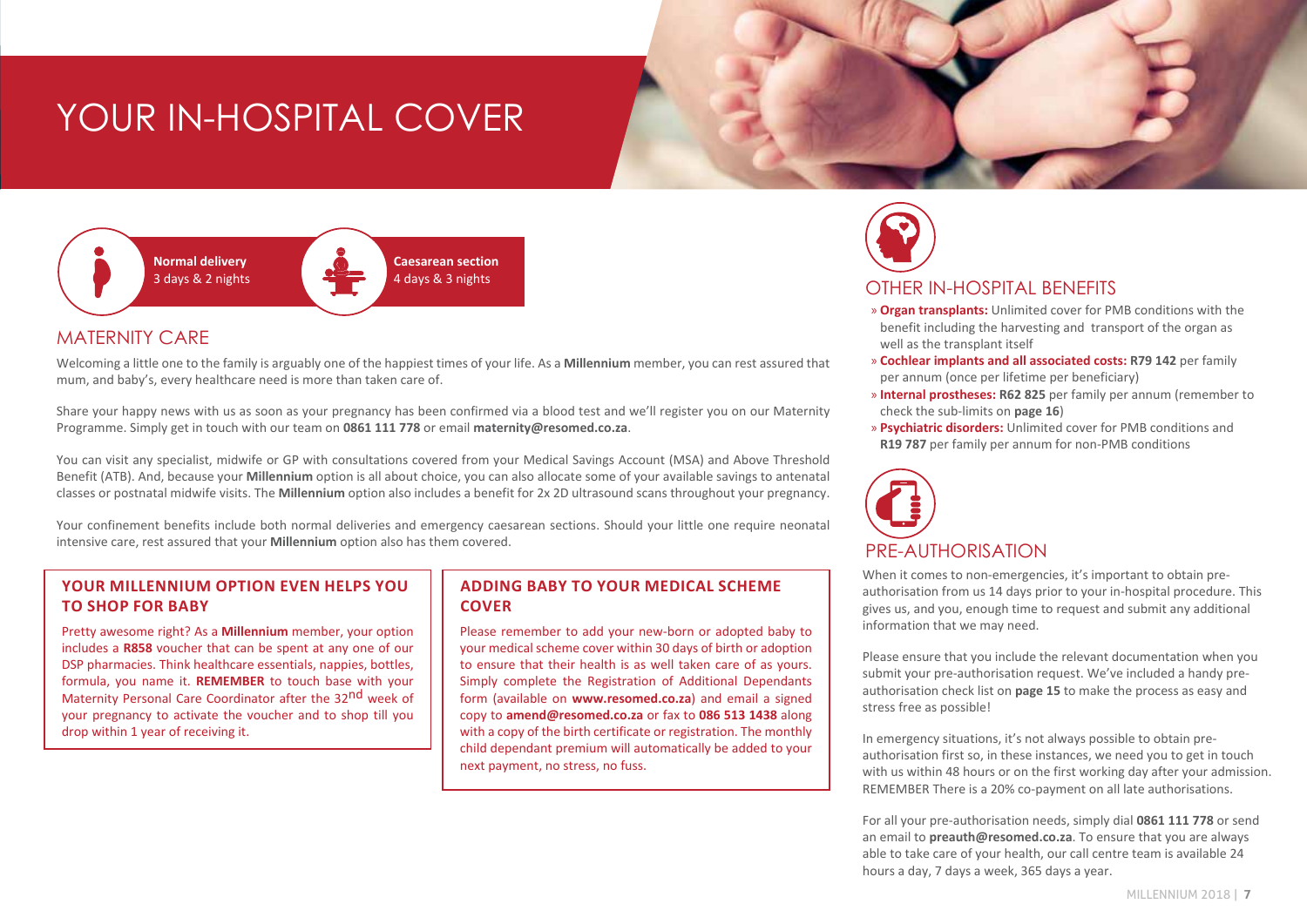# ADDITIONAL COVER

Before accessing any of the benefits included on this page, get in touch with our super-efficient pre-authorisation department on **0861 111 778** or **preauth@resomed.co.za**. Also keep in mind that Scheme rules and protocols always apply.

# UNLIMITED ONCOLOGY BENEFIT

As a **Millennium** member, you have an unlimited (subject to ICON protocols and option specific medicine formularies) oncology benefit which includes anything from oncologists and chemotherapy to radiotherapy and cancer related blood tests via our extensive ICON network. Your cover also includes a generous 18 day hospice benefit to ensure that your health is more than taken care of. Your investigative workups will form part of your outof-hospital benefits and, thereafter, will be covered as a PMB condition. Generic Reference Pricing (GRP) is applied to oncology-related medicines.



# HIV CARE

Resolution Health has an advanced HIV Management Programme available to all members who are HIV positive which includes in-hospital care via our extensive hospital network. The programme includes consultations, blood tests, counselling and medication if you are HIV positive. To register, simply call **0861 111 778**, send an email to **care@resomed.co.za** or fax to **086 556 3855**.

If you are HIV positive, it's very important that you register for the programme to ensure that you gain access to the maximum amount of benefits.

Because we like to make your healthcare access as easy and stress free as possible, our HIV Management Programme includes a unique **Please Call Me** service manned by our dedicated HIV Helpline Consultant team who are available 24 hours a day, 7 days a week, 365 days a year. Simply send a **Please Call Me** to **082 584 0588** and we'll phone you right back. Taking care of your health has really never been this easy!



# EXTERNAL MEDICAL APPLIANCES

The **Millennium** option provides comprehensive cover for external medical appliances and your family will have access to a **R11 871** annual benefit. **REMEMBER** to check for any applicable sub-limits on **page 16**.

# EMERGENCY SITUATIONS

Your **Millennium** option includes an emergency evacuation and ambulance service that is provided by Netcare 911 and covered at **100% of Scheme Rate**. Make sure that you save their number, **0861 112 162** for quick and easy access when you need it. The service is available anywhere in South Africa with 24/7/365 access to emergency medical assistance. Your medical evacuation benefit includes:

- » Emergency telephonic medical advice
- » Dispatch of ambulances and flights
- » Arrangements for compassionate visits by a family member
- » Arrangements for the escorted return of minors after an accident
- » Repatriation to appropriate facility in your area of residence after an accident
- » Referrals to doctors and other medical facilities
- » The relaying of information to a family member or acquaintance
- » Telephonic trauma counselling

# CASUALTY BENEFIT

The **Millennium** option's flexible savings account means that you can allocate available funds to cover the odd mishap that may require a visit to the casualty ward.



# SPECIALISED RADIOLOGY

Your radiology benefit includes CT, MRI, PET and Nuclear Medicine scans with a **R15 828** benefit per family per annum. You will need to get pre-authorisation from us before making use of this benefit and keep in mind that a **R1 996** co-payment per incident applies.



# OTHER CARE

- » **Home nursing:** 10 days per family per annum
- » **Rehab and sub-acute facility:** 18 days per family per annum which includes accommodation and visits by a medical practitioner or as authorised (condition specific and protocol driven)
- » **Dialysis:** PMB conditions covered via extensive DSP network
- » **Trauma counselling:** Subject to MSA and ATB



### INTERNATIONAL TRAVEL COVER

Because Resolution Health is truly committed to your overall wellbeing, you can rest assured that we have you covered not only in South Africa, but beyond its borders as well via a comprehensive International Travel Cover benefit. Your cover will not only take care of medical emergencies and related expenses, but also offers a variety of personal assistance services. To activate your benefit, simply get in touch with our friendly Client Services team on **0861 796 6400** or **clientservices@resomed.co.za** before you'll be travelling abroad and they'll provide you with all the relevant forms, documents and information.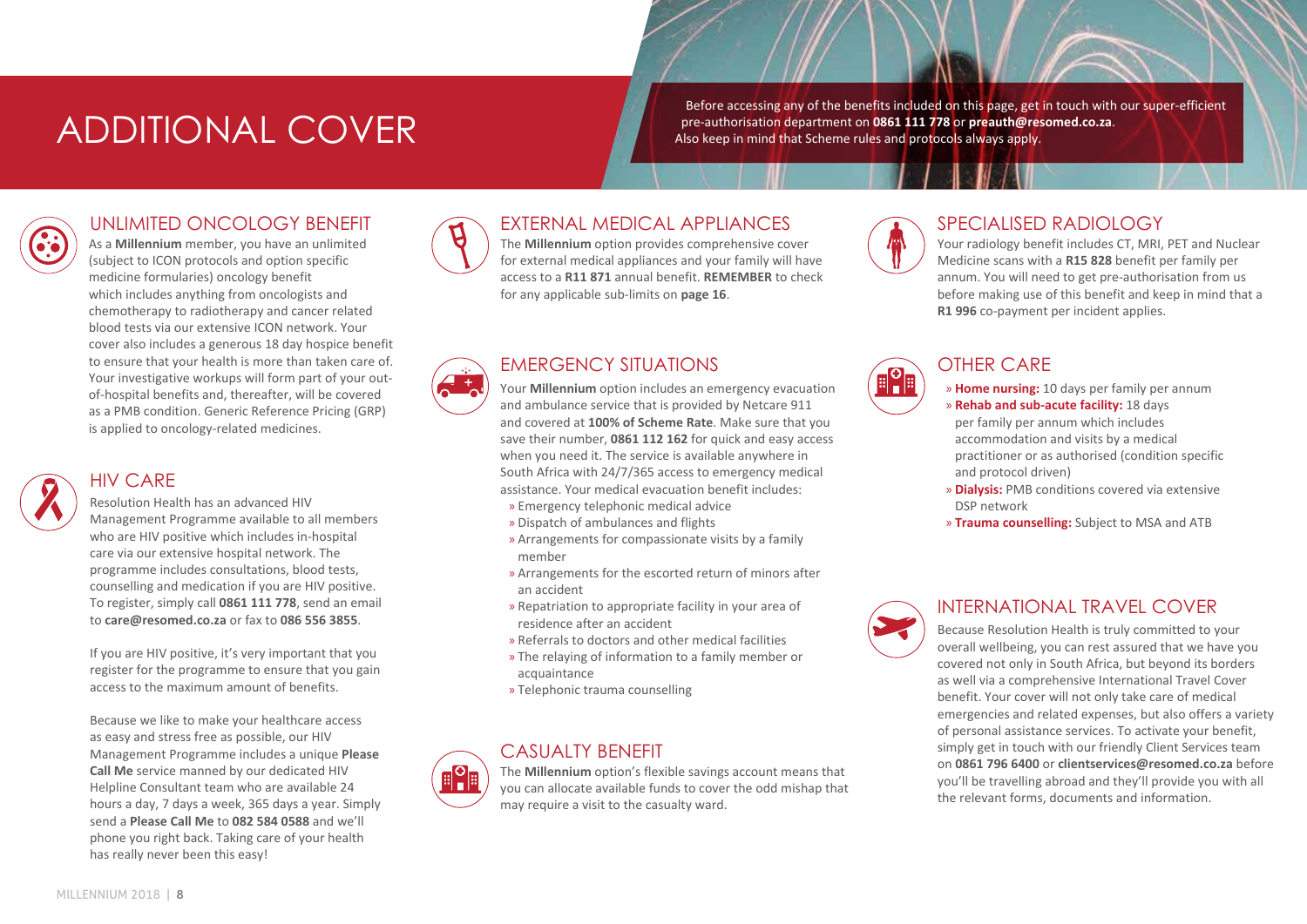# GETTING THE MOST OUT OF YOUR IN-HOSPITAL COVER

|      | DO                                                                                                                                                                                                      | OR YOU MAY                                                                                                                                    |
|------|---------------------------------------------------------------------------------------------------------------------------------------------------------------------------------------------------------|-----------------------------------------------------------------------------------------------------------------------------------------------|
|      | Give us a 14 day head's up prior to your elective in-hospital procedure                                                                                                                                 | Have to postpone your procedure if we have any queries or received<br>incomplete information                                                  |
|      | Ask your doctor to give you the relevant ICD10 or tariff codes and ensure<br>that all treatments are included and authorised by the Scheme                                                              | Have unpaid bills later on as the Scheme will only pay for those ICD10<br>codes and treatments that were authorised                           |
|      | Ask about the applicable Scheme rules, protocols and policies that may<br>apply to your benefits                                                                                                        | Misunderstand your level of cover                                                                                                             |
|      | Make use of our DSP hospitals and providers as far as possible to enjoy<br>the maximum cover (available on www.resomed.co.za or from our Client<br>Services team)                                       | Only be covered at 100% of Scheme Rate or face out-of-pocket expenses                                                                         |
|      | Ask for generic medicine options as far as possible                                                                                                                                                     | Be required to pay a portion of your medicine bill                                                                                            |
|      | Check the co-payment and sub-limit list on pages 14 & 16                                                                                                                                                | Not be aware of applicable out-of-pocket expenses or benefit limits                                                                           |
|      | Register for Resolution Health's maternity or HIV programmes (if relevant)                                                                                                                              | Not gain access to the maximum amount of benefits available for your<br>condition or have to receive treatment at a provincial facility (HIV) |
|      | Register you new-born baby or adopted dependant within 30 days of birth<br>or adoption                                                                                                                  | Find that their benefits are only made available from the date of<br>registration and not retrospectively from the date of birth or adoption  |
|      | Take good care of your external medical appliances                                                                                                                                                      | Be left without cover in the 3-year benefit cycle                                                                                             |
|      | REMEMBER that it is your responsibility to take good care of your external<br>appliances and to consider getting additional, private insurance to cover<br>any maintenance, spares or accessories costs | Be out of pocket when expensive repairs or replacements are required as<br>these costs are excluded from this benefit category                |
| ICON | Make use of our leading ICON network for your oncology needs                                                                                                                                            | Be required to pay a co-payment towards your treatment                                                                                        |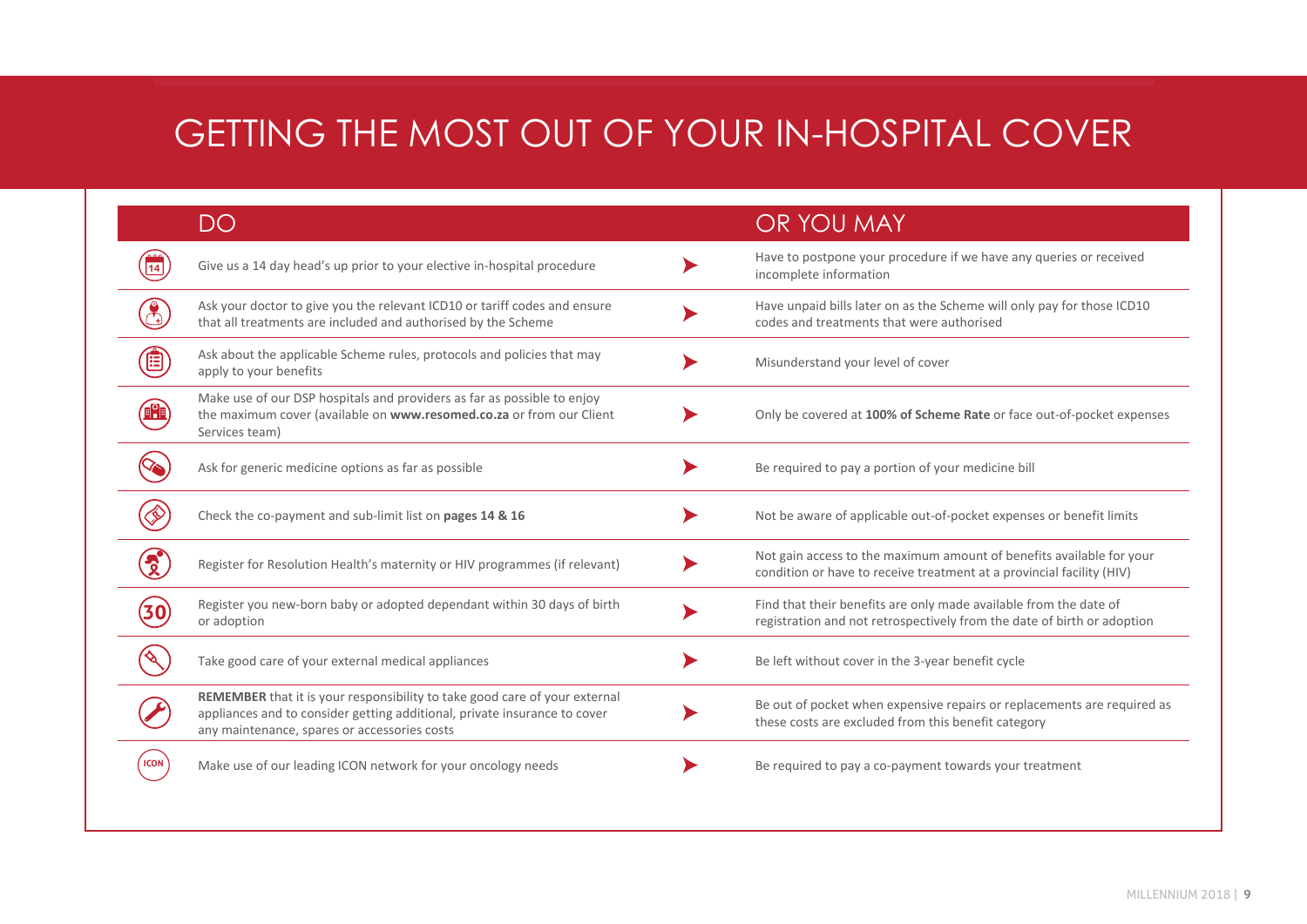# CHRONIC MEDICATION

As a **Millennium** member, your chronic condition is more than covered with an extensive **R2 795** medication benefit that includes **35 chronic conditions**. If your condition is one of the CDLs listed on the left of this page, you will enjoy extended unlimited cover for your chronic medication needs. It's important that you register your chronic condition with the Scheme so ask either your doctor or pharmacy to touch base with our pre-authorisation call centre on **0861 111 778** or **preauth@resomed.co.za**. Give them a heads' up that we'll need the relevant ICD10 codes and test results.



**CHRONIC** CONDITIONS COVERED



MEDICATION BENEFIT

# GETTING THE MOST OUT OF YOUR CHRONIC MEDICATION BENEFITS

DO **OR YOU MAY** 

Get your medication from one of our DSP phar-

product on your prescription

# CHRONIC DISEASE LIST

- 1. Addison's Disease
- 2. Asthma
- 3. Bipolar Affective Mood
- 4. Disorder Bronchiectasis
- 5. Cardiac Dysrhythmia (Arrhythmia)
- 6. Cardiac Failure
- 7. Cardiomyopathy
- 8. Chronic Obstructive Pulmonary Disease (COPD)
- 9. Chronic Renal Disease
- 10. Crohn's Disease
- 11. Diabetes Insipidus
- 12. Diabetes Mellitus Type 1 & 2
- 13. Epilepsy
- 14. Glaucoma
- 15. Haemophilia
- 16. Hyperlipidaemia
- 17. Hypertension
- 18. Hypothyroidism
- 19. Ischaemic Heart Disease (Coronary Artery Disease)
- 20. Multiple Sclerosis
- 21. Parkinson's Disease
- 22. Rheumatoid Arthritis
- 23. Schizophrenia
- 24. Systemic Lupus Erythematosis
- 25. Ulcerative Colitis

# (CDL) ADDITIONAL CHRONIC **CONDITIONS**

- 1. ADHD
- 2. Allergic Rhinitis
- 3. Arthritis
- 4. Benign Prostatic Hypertrophy
- 5. Eczema
- 6. Gastro-Oesophageal Reflux Disease (GORD)
- 7. Gout
- 8. HIV
	- 9. Hormone Replacement The
	- 10. Major Depression

| herapy | basket (availa<br>our Pharmac  |
|--------|--------------------------------|
|        | Opt for gene<br>as possible to |
|        | Double check                   |

 $\left(\begin{matrix} \blacksquare\ \blacksquare\ \blacksquare\end{matrix}\right)$ 

| macies who charge special rates (available on<br>www.resomed.co.za or from our Client Services<br>team)                                      | Deplete your chronic medication benefit<br>before the end of the year         |
|----------------------------------------------------------------------------------------------------------------------------------------------|-------------------------------------------------------------------------------|
| Enquire about your specific condition's chronic<br>basket (available on www.resomed.co.za or from<br>our Pharmacy Benefit Management team)   | Be required to contribute towards your<br>medication cost                     |
| Opt for generic versions of your medication as far<br>as possible to stretch every benefit Rand                                              | Deplete your chronic medication benefit<br>before the end of the year         |
| Double check that your doctor or pharmacy<br>has registered your chronic condition with the<br>Scheme                                        | Face out-of-pocket expenses                                                   |
| Ensure that your treating doctor includes the<br>ICD10 code on your prescription                                                             | Have your medication declined as they do<br>not correlate with your diagnosis |
| Ensure that you ask about and understand the<br>Reference Pricing and Generic Reference Pricing<br>(GRP) that may be applied to the medicine | Have unforeseen out-of-pocket expenses                                        |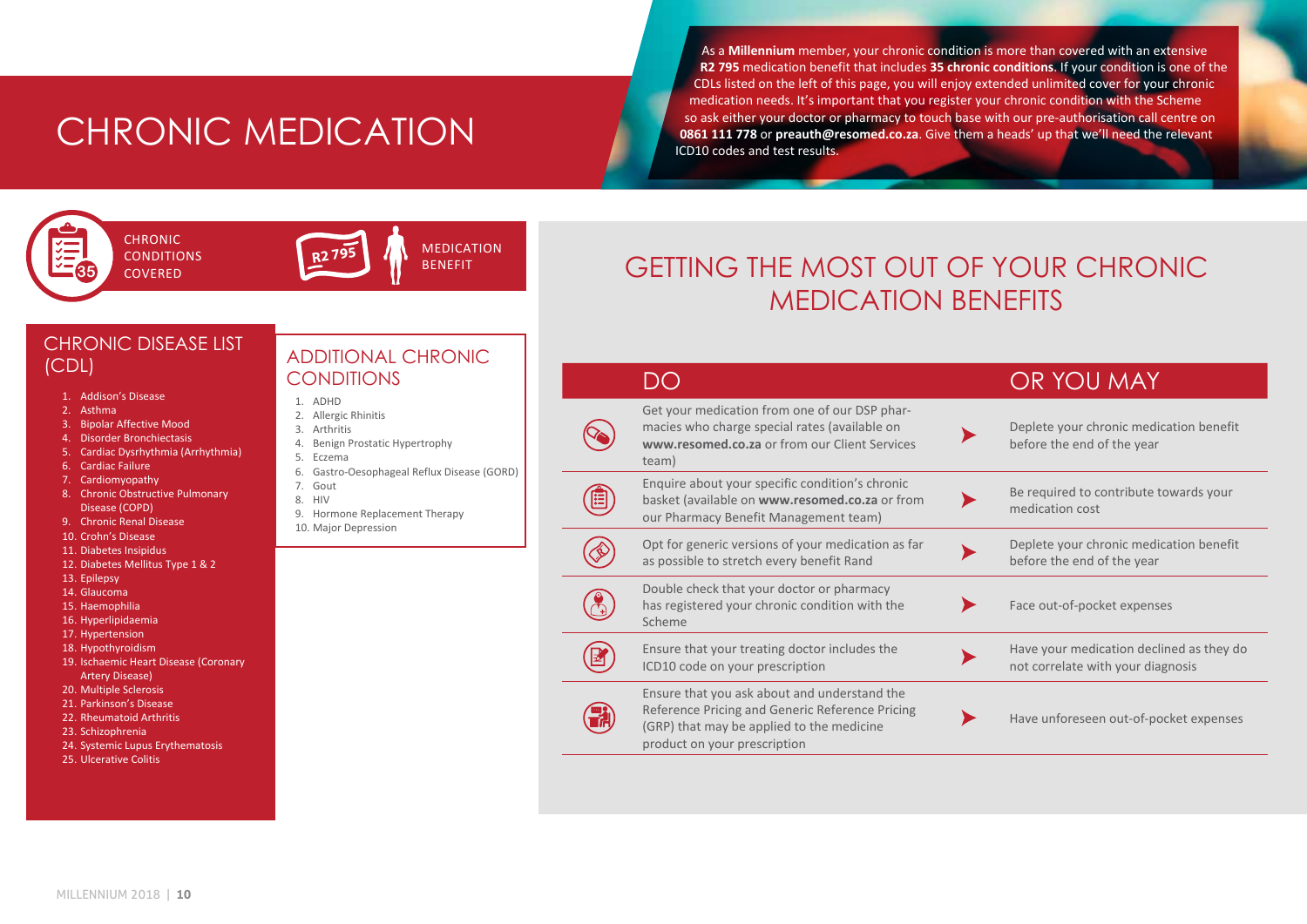Your benefits are covered from the **Millennium** option's generous MSA and ATB, meaning that DAY-TO-DAY BENEFITS and the spend. **REMEFITS** and the spend of your are in complete control of your day-to-day healthcare spend. REN<br>The spend of Day is a spending to the max.



Your General Practitioner benefit will be covered from your available savings and ATB at up to 100% of contracted rate. However, if your diagnosis is related to a condition included on the Chronic Disease List (CDL) on **page 10**, this visit will be covered separately. In these instances, remember that disease management protocols apply and that you need to obtain preauthorisation from the Scheme prior to your visit.



### SPECIALIST VISITS

Your specialist visits are subject to your MSA and ATB, will be covered at up to **150% of Scheme Rate** and include both consultations and in-room procedures.

Because we are fully committed to the health of our members, we will unlock additional benefits for your specialist care requirements if your visit is related to a PMB condition, even if your savings have been depleted! In these instances, always phone us for preauthorisation first to make sure that you're covered.

In-room procedures are also subject to pre-authorisation so make sure you touch base with our friendly consultants on **0861 111 778**  or **preauth@resomed.co.za**.



# **OPTOMETRY**

Your optometry benefit includes consultations, examinations, spectacles and contact lenses, each of which will be covered from your available savings and ATB with a sub-limit of **R2 795** per beneficiary.

### **REMEMBER**

Your optical benefits are available in a 24-month benefit cycle and to make use of our DSP network to get the most out of your cover.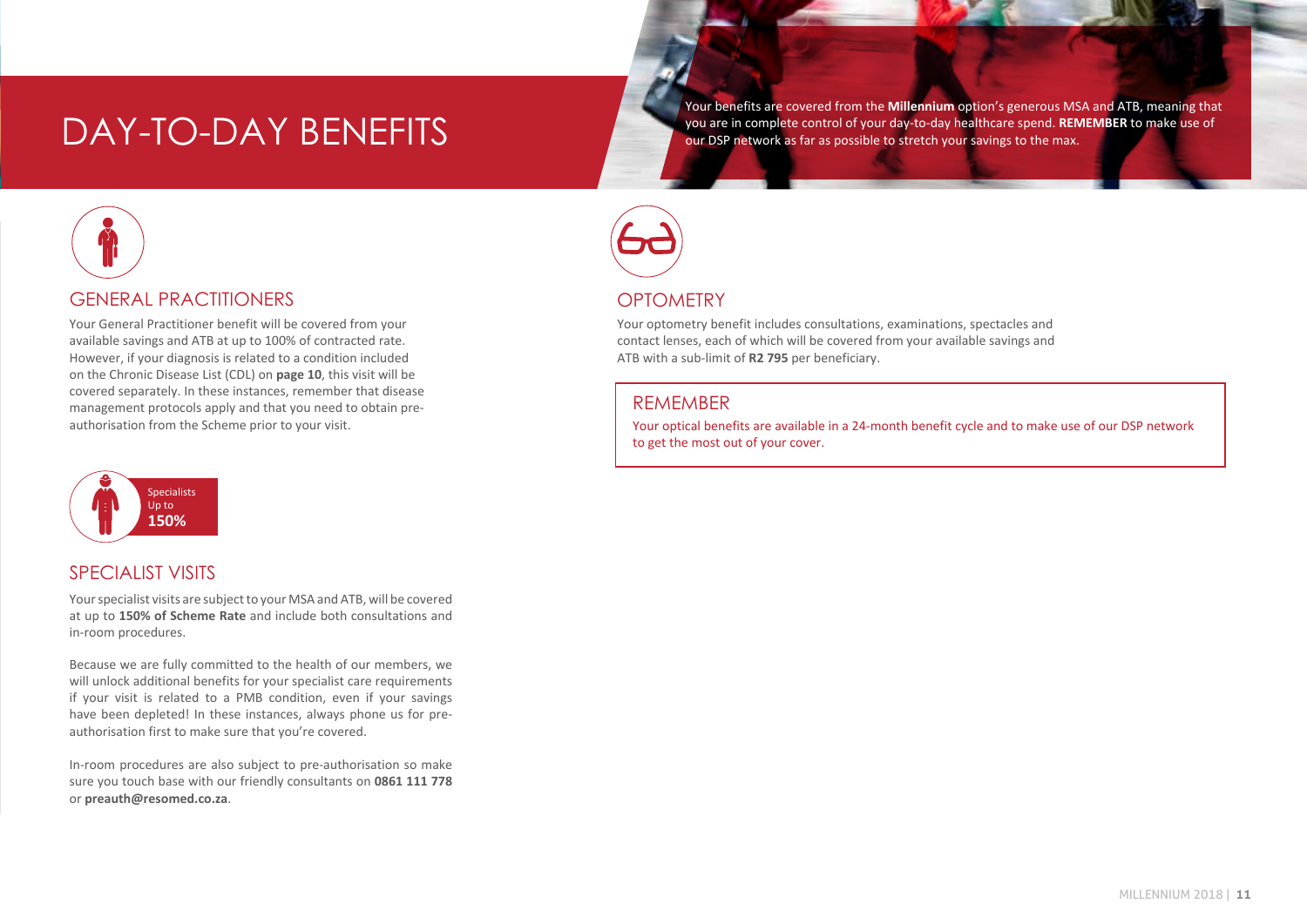# DENTAL DAY-TO-DAY BENEFITS

Your benefits are covered from the **Millennium** option's generous MSA and ATB, meaning that you are in complete control of your day-to-day healthcare spend. **REMEMBER** to make use of our DSP network as far as possible to stretch your savings to the max.



### CONSERVATIVE DENTISTRY

Your conservative dentistry needs will be covered from your available savings and ATB with the following sub-limits applied:

**M: R6 223 M+1: R8 585 M+2+: R10 205**

#### **This benefit category includes:**

- » **2** Annual check-ups per beneficiary per annum
- » **2** Emergency consultations per beneficiary per annum
- » **8** Intra-oral x-rays per beneficiary per annum
- » **1** Extra-oral x-ray per beneficiary per annum
- » **2** Annual scale and polish treatments per beneficiary per annum
- » **1** Fissure sealant per molar tooth (3-year cycle and limited to individuals younger than 16)
- » Extractions covered at **100% Scheme Rate**
- » Root canal therapy covered at **100% Scheme Rate**
- » **1** Set of acrylic dentures (partial or full, per jaw) per beneficiary (4-year cycle, pre-authorisation required and Scheme protocols apply)

### DENTAL ANAESTHETICS IN ROOMS

Your **Millennium** option covers dental anaesthetics in rooms at **100% of Scheme Rate**. Important to remember is that preauthorisation is required for conscious (intravenous) sedation during in-room surgical procedures (Scheme protocols apply). However, should the anaesthetic be for anxiety control only, it won't be covered.

# SURGERY AND DENTAL HOSPITALISATION

The **Millennium** option includes a benefit for the removal of impacted wisdom teeth in adults. Hospitalisation for children younger than 5 years may also be granted for extensive dental treatment and, in these instances, each case will be reviewed after all relevant clinical information, x-rays and motivations have been received.

**REMEMBER** to get in touch with our pre-authorisation team 14 days before your procedure and that a co-payment of **R2 643** applies. Go to **page 15** for our pre-authorisation check list and make sure that you tick all the boxes when submitting your request.

### ADVANCED DENTISTRY

For the troublesome pearly whites, your advanced dentistry benefit includes:

- » Crowns
- » Bridges
- » Partial metal dentures (1 per jaw per beneficiary every 3 years)
- » Orthodontics (1 per lifetime for beneficiaries younger than 18)

**REMEMBER that the above list of benefits will be covered from your MSA and ATB and that the following sub-limits apply:**

- **M: R6 223 M+1: R8 585**
- **M+2+: R10 205**

ANXIOUS ABOUT YOUR VISIT TO THE DENTIST?

Going to the dentist may induce a mild panic attack for some of our members. Luckily, the **Millennium** option's dental benefits include sedation methods like laughing gas or sedative medications. You won't need to obtain preauthorisation for this benefit.

# **FILLINGS**

This benefit includes 1 filling per tooth in a 1 year benefit cycle. In the unlikey event that you, or one of your dependants, need more than 5 fillings, we may require a copy of the treatment plan.

### REMEMBER

You need to obtain pre-authorisation from the Scheme prior to accessing these benefits and that Scheme protocols apply.

# HOW TO GET THE MOST OUT OF YOUR DAY-TO-DAY BENEFITS

|   | $\cup$ $\cup$                                                                     | OR YOU MAY                                                                                 |
|---|-----------------------------------------------------------------------------------|--------------------------------------------------------------------------------------------|
|   | Visit our DSPs as far as possible for your<br>day-to-day needs                    | Run out of benefits before the end of the<br>year or face potential out-of-pocket expenses |
| ê | Make sure that you are fully aware of the<br>Scheme protocols, rules and policies | Be required to make a personal contribution                                                |
|   | Obtain pre-authorisation as indicated                                             | Be required to make a personal contribution                                                |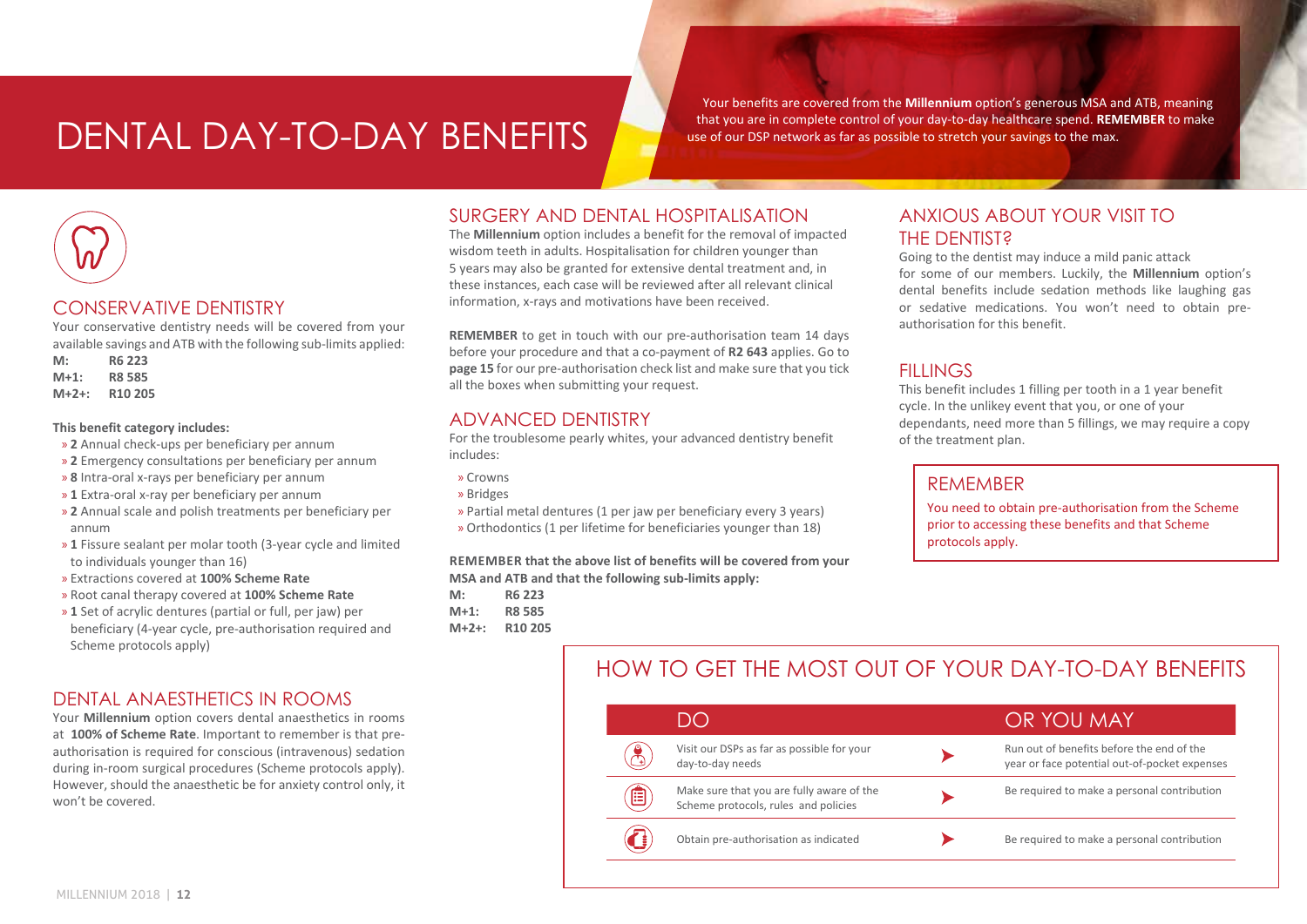# ADDITIONAL OUT-OF-HOSPITAL **BENEFITS**

Your additional out-of-hospital benefits are covered from your available savings and ATB, placing you in complete control of your healthcare cover.

# OUT-OF-HOSPITAL BENEFITS

**Your additional out-of-hospital benefit cluster includes:**

- » Alternative healthcare services:
	- 1. Acupuncture
	- 2. Biokineticists
	- 3. Chiropodists
	- 4. Chiropractors
	- 5. Dieticians
	- 6. Homeopaths
	- 7. Naturopaths
	- 8. Occupational therapists
	- 9. Osteopaths
	- 10. Podiatrists
	- 11. Social workers
- » Radiology & pathology (specialised radiology covered separately via in-hospital benefits)
- » Physiotherapy
- » Psychology and psychiatric treatment (over and above in-hospital psychiatric disorder benefit)
- » Speech therapy and audiology

# ACUTE MEDICATION

You can also cover your acute and schedule 0-2 (over the counter) medication needs from your MSA and ATB. **REMEMBER** that the following limits apply:

**M: R6 223 M+1: R8 585**

**M+2+: R10 205**

When it comes to Schedule 0-2 medication, keep in mind that the following sub-limits apply:

| M:       | R1844              |
|----------|--------------------|
| $M+1:$   | R <sub>2</sub> 572 |
| $M+2+$ : | <b>R3030</b>       |

# PREVENTATIVE CARE **BENEFITS**

Resolution Health firmly believes that prevention is better than cure. That is why we have included comprehensive preventative care benefits on the Millennium option to help you stay as healthy as possible, for as long as possible.

Your family can look forward to a preventative care benefit of **R2 630** per annum that can be used for any of the below screening tests at a pharmacy or clinic.

- » Blood pressure
- » Blood sugar
- » Cholesterol
- » Body Mass Index

### \* **R124** PER BENEFICIARY OVER THE AGE OF 18 YEARS

### YOUR PREVENTATIVE CARE BENEFIT DOESN'T STOP THERE.

#### **The Millennium option also includes:**

- » 1 HIV test per beneficiary per annum
- » 1 Screening mammogram examination per female beneficiary per annum (over the age of 35 years)
- » 1 Pap smear per beneficiary per annum
- » 1 PSA test per beneficiary per annum (over the age of 45 years)
- » 1 Flu vaccination per beneficiary per annum
- » Childhood immunisations as recommended by the Department of Health up to 18 months, subject to a sub-limit of **R1 978** (refer to **page 16** for a detailed overview of immunisations included)
- » 1 Course (3 doses per registered schedule) cervical cancer prevention (HPV) vaccine per female beneficiary per lifetime (9 – 25 years)
- » Unlimited access to specialised nurse helpline (**086 111 2162**)
- » **R1 584** oral contraception benefit per female beneficiary per annum (**R132** per month)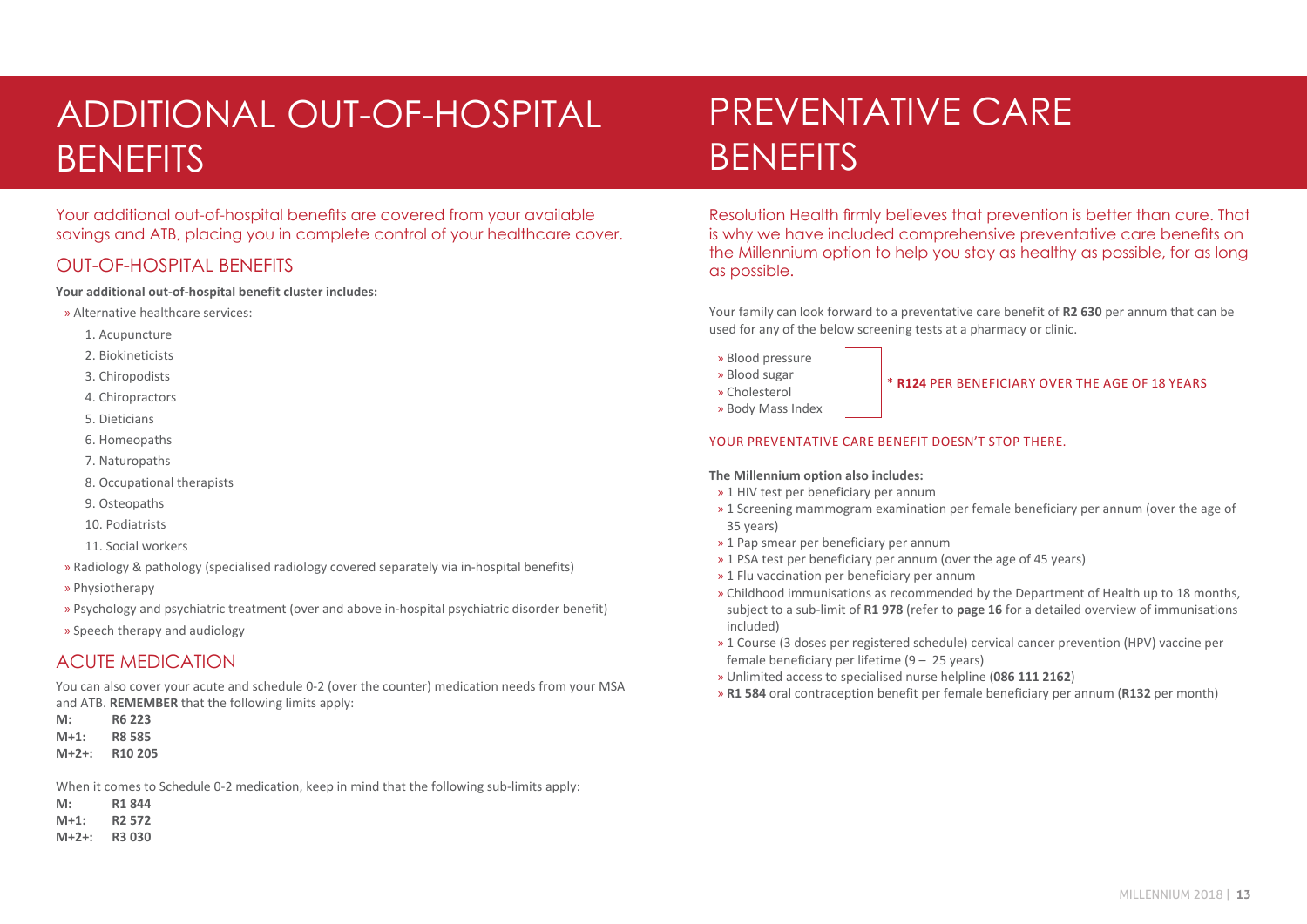# YOUR MONTHLY CONTRIBUTIONS

|                     | Monthly Risk<br>Contribution | <b>Monthly</b><br>Saving<br><b>Contribution</b> | Total Monthly<br>Contribution | Medical,<br>Savings<br>Account (MSA) | Self Payment<br>Gap (SPG) | <b>Threshold</b> | Above<br><b>Threshold</b><br>Benefit (ATB) |
|---------------------|------------------------------|-------------------------------------------------|-------------------------------|--------------------------------------|---------------------------|------------------|--------------------------------------------|
| Principal<br>Member | R3 728                       | R932                                            | R4 660                        | R11 184                              | R <sub>3</sub> 670        | R14854           | R5 849                                     |
| Adult<br>Dependant  | R3 192                       | R798                                            | R3 990                        | R9 576                               | R <sub>2</sub> 774        | R12 350          | R4 988                                     |
| Child<br>Dependant  | <b>R868</b>                  | R217                                            | R1 085                        | R <sub>2</sub> 604*                  | R668**                    | R3 272**         | R817**                                     |

\* First two children only \*\* Per child

On the **Millennium** option the member only pays for the first two \*child dependants. The third and subsequent children are covered at no extra cost to the member. In the event, however, that you have a \*student dependant, the child rate will apply.

A dependant below the age of 21 is considered a Child Dependant. The definition of a child dependant excludes spouses and life partners.

#### **\*STUDENT DEPENDANT DEFINITION:**

**\*CHILD DEPENDANT DEFINITION:**

A dependant who is aged between 21-25 who is studying at an accredited tertiary institution is considered a Student Dependant. To qualify for the child rate, proof of student status must be supplied annually.

Your monthly contributions are paid in advance and due on the 5<sup>th</sup> of every month. If we haven't received your contributions by this date, we'll send you a reminder via your preferred method of communication. Also, please let us know if you have made a late payment by either getting in touch with our Call Centre team or sending an email to **contributions@resomed.co.za**. **REMEMBER** your self payment gap accumulates at scheme rate, not cost and needs to be reached before you can access your threshold benefits.

### LATE PAYMENTS

**REMEMBER** that, should we not have received payment by the 15<sup>th</sup> of the month, you run the risk of having your benefits suspended or membership cancelled. Should we not receive payment by the next payment run, we may process a double debit to ensure your account is brought up to date and your benefits will immediately be reinstated the moment all premiums have been paid. Keep in mind that, during this time where your account reflects an arrear amount, you will not have access to your option's benefits.

| <b>ENSURING NO HICCUPS</b> |                                                                                                             |  |                                                                               |  |
|----------------------------|-------------------------------------------------------------------------------------------------------------|--|-------------------------------------------------------------------------------|--|
|                            | )( )                                                                                                        |  | OR YOU MAY                                                                    |  |
|                            | Ensure that we receive your monthly<br>contributions by no later than the 5 <sup>th</sup> of<br>every month |  | Run the risk of having your benefits<br>suspended or membership cancelled     |  |
| r el                       | Notify us if you've made a late payment so<br>that we can make a note on our system                         |  | Receive regular payment reminders and<br>follow up messages                   |  |
|                            | Settle arrear amounts as quickly as possible                                                                |  | Not have access to your benefits with your<br>membership eventually cancelled |  |

# CO-PAYMENTS

The **Millennium** option includes **minimal co-payments**, enabling you to always put your health first. Below a detailed overview of the co-payments applicable to **Millennium** members:

| Tympanoplasty Myringotomy,<br>Tonsillectomy and Adenoidectomy                                                                                                                             | <b>NO</b><br>Co-payment |
|-------------------------------------------------------------------------------------------------------------------------------------------------------------------------------------------|-------------------------|
| Excision nail bed, Skin Lesions                                                                                                                                                           | R1984                   |
| Circumcision, Colonoscopy, Sigmoidoscopy, Protoscopy,<br>Cystoscopy, Dental Admissions, Gastroscopy                                                                                       | R <sub>2</sub> 642      |
| Hysteroscopy                                                                                                                                                                              | R <sub>2</sub> 971      |
| Arthroscopy, Conservative Back / Spine Treatment,<br>Endometrial Ablation, Hernia Repair, Hysterectomy,<br>Laparoscopic Procedures, Urinary Incontinence Repair,<br><b>Varicose Veins</b> | R3 957                  |
| Nasal Surgery (including endoscopy)                                                                                                                                                       | <b>R5942</b>            |
| Joint Replacements, Rotator Cuff Surgery                                                                                                                                                  | <b>R7550</b>            |
| <b>Spinal Surgery</b>                                                                                                                                                                     | <b>R8 255</b>           |
| <b>Reflux Surgery</b>                                                                                                                                                                     | R <sub>11</sub> 343     |

You will not be held liable for a co-payment if the procedure is performed outof-hospital, except for specialised radiology. You will also not have to pay the co-payment if it's related to the only or most suitable treatment available for a PMB condition. If your procedure is subject to 2 related co-payments, you will only pay for the larger amount with the second co-payment falling away. However, if it's 2 unrelated co-payments, both will apply.

MILLENNIUM 2018 | **14**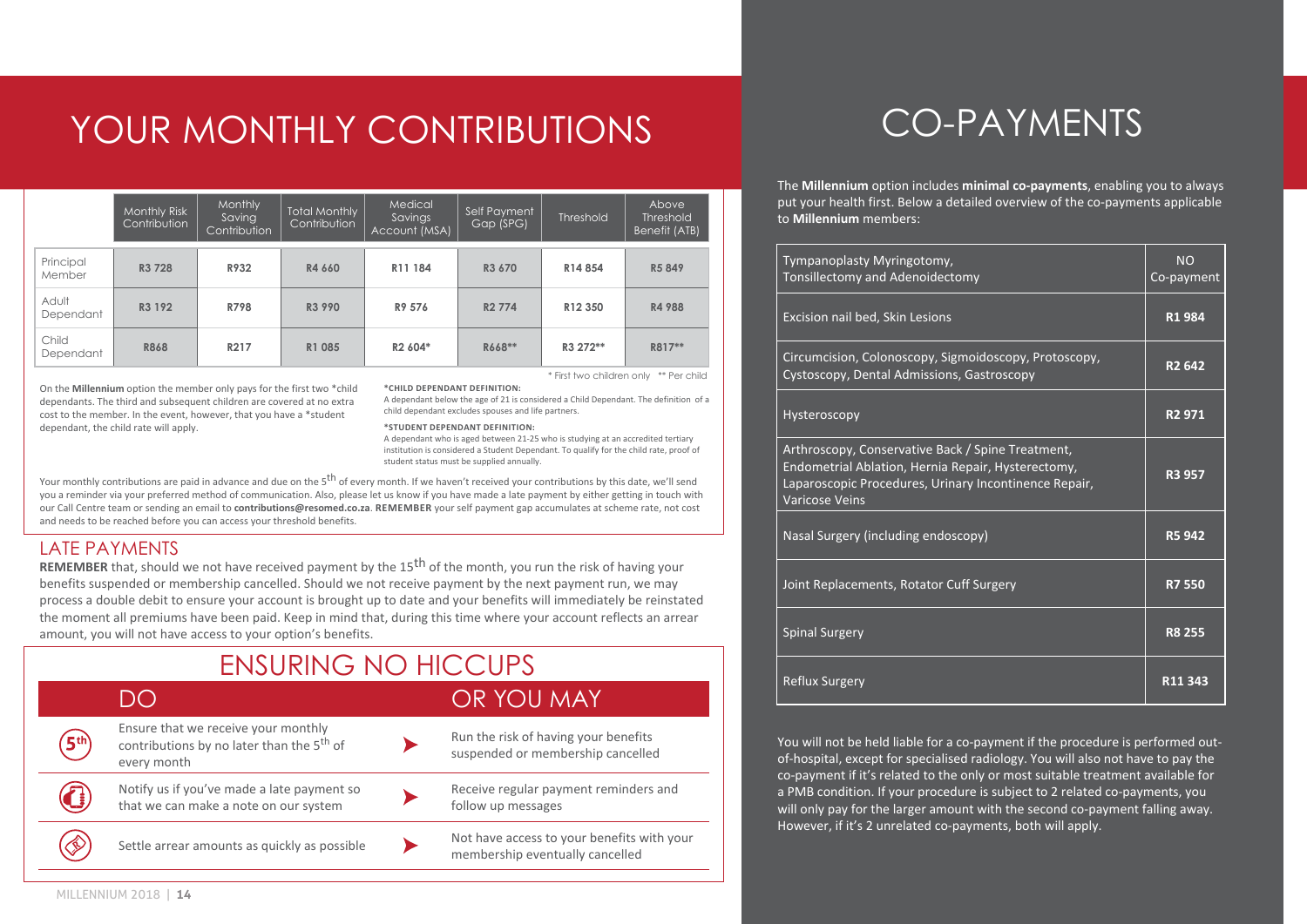# CLAIMS PROCEDURE CHECKLIST THE MOTHOMS

# PRE-AUTHORISATION

If your medical service provider prefers that you submit your claims directly to Resolution Health, simply send a copy of the signed claim form to:



 **clientservices@resomed.co.za** 



Please use the check list below to ensure that your submission is complete, making it all the easier for us to process the claim as quickly as possible:

| Membership number                       |  |
|-----------------------------------------|--|
| Option name                             |  |
| Principal member's name and surname     |  |
| Patient's name and surname              |  |
| Practice number                         |  |
| Doctor's individual registration number |  |
| Date of doctor's visit                  |  |
| Nature and cost of your visit           |  |
| Relevant diagnostic and tariff codes    |  |
| Original or copy of receipt             |  |

**REMEMBER** that your claim cannot be older than 4 months, so make sure that you submit the relevant documentation as soon as possible. If your claim is related to the treatment of injuries or expenses recovered from a 3rd party, please attach a statement with a detailed description of the event.

Resolution Health processes claims payments twice a month or at our discretion. You will receive a comprehensive claims statement after every payment run that will include a detailed description of any irregularities as and when relevant. You or your service provider will have 60 days to correct these irregularities and resubmit the claim to the Scheme for payment.

Also important to keep in mind is that all claims must correspond to Scheme rules so remember to confirm that your claim is in line with all other benefit schedule stipulations, protocols and policies to ensure a smooth and stress free claiming process. Visit www.resomed.co.za or call our friendly call centre on **0861 796 6400** to obtain a detailed list of applicable Scheme exclusions.

Getting pre-authorisation from the Scheme is a quick and easy process, especially if you use our rather handy check list below.

#### **REMEMBER**

» Get in touch with our pre-authorisation team **14 days before an elective procedure** » Let the same team know within **48 hours after an emergency procedure**

**REMEMBER** that the Scheme will only **fund those procedures that were pre-authorised** so make sure that you ask your doctor if any additional items need to be added afterwards. If so, keep in mind that you have to let us know **within 48 hours.**





| Member number                                                                            |  |
|------------------------------------------------------------------------------------------|--|
| Dependant code or date of birth                                                          |  |
| Referring provider practice number                                                       |  |
| Treating provider practice number                                                        |  |
| Facility practice number (hospital or clinic rooms procedure)                            |  |
| Diagnosis code, ICD 10 code or reason for admission                                      |  |
| Co-morbidities or pre-existing medical condition                                         |  |
| Tariffs or proposed procedure                                                            |  |
| Date of service                                                                          |  |
| Relevant clinical information, motivation, previous treatment history, x-rays, radiology |  |

reports or injury report where indicated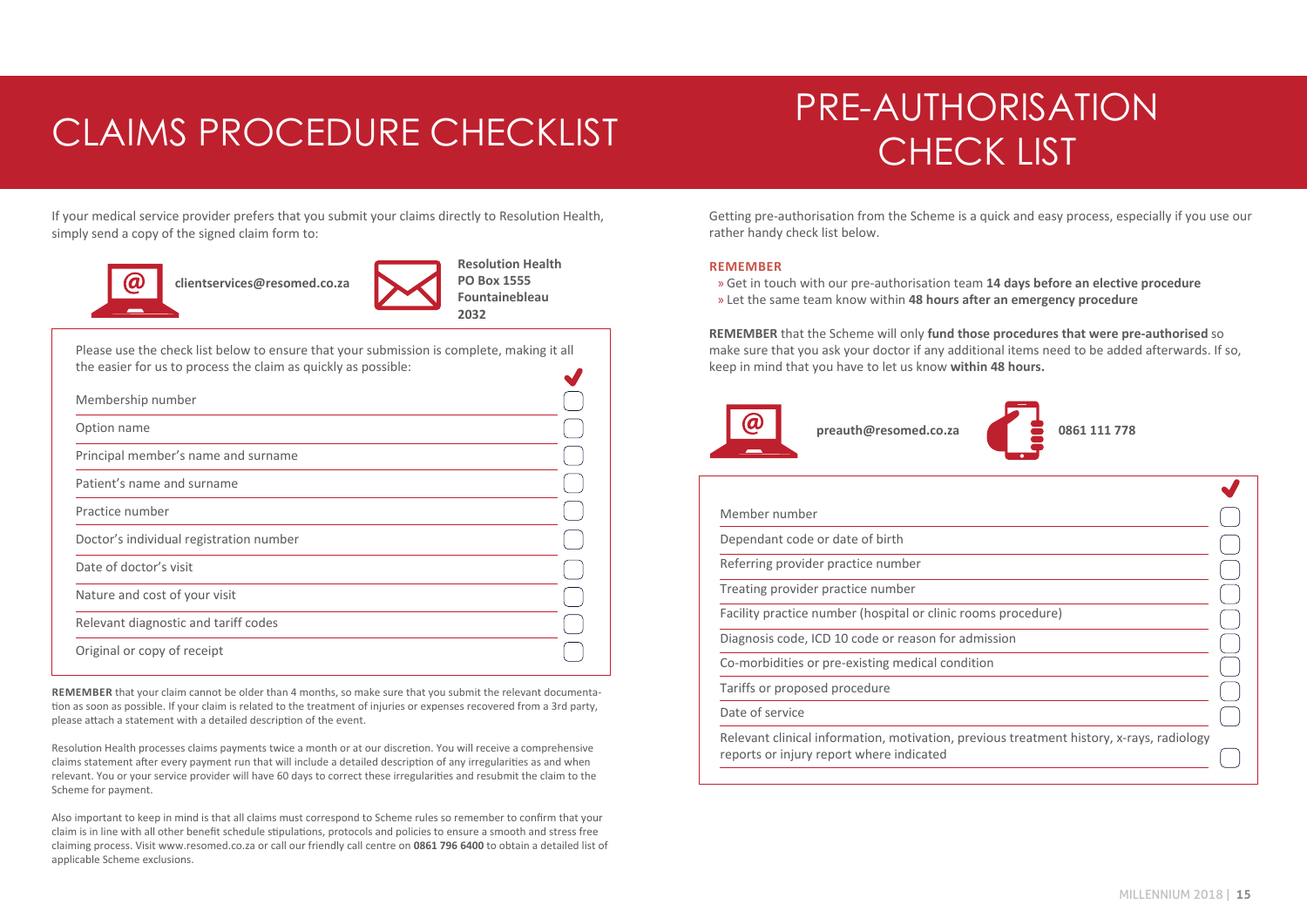# Annual limit: R11 871 per family EXTERNAL MEDICAL APPLIANCES

# PROSTHESIS BENEFIT

| Crutches (annual)                                                                        | R 775    |
|------------------------------------------------------------------------------------------|----------|
| Elastic stockings for control of varicose veins (annual)                                 | R 775    |
| Leg, arm and neck supports (annual)                                                      | R 992    |
| Orthopaedic footwear (annual)                                                            | R 1057   |
| Glucometers (3-year cycle)                                                               | R 1057   |
| Nebulisers / humidifiers (3-year cycle)                                                  | R 992    |
| External breast prosthesis after mastectomy (annual)                                     | R1568    |
| Back supports (annual)                                                                   | R4480    |
| Wheelchairs (3-year cycle)                                                               | R 6 593  |
| CPAP Machine (3-year cycle only at DSPs)                                                 | R 9 100  |
| Artificial eyes (5-year cycle)                                                           | R 11871  |
| Artificial larynx (5-year cycle)                                                         | R 11 871 |
| Artificial limbs (5-year cycle)                                                          | R 11 871 |
| Disposable bladder and intestinal excretion bags (annual)                                | R 11 871 |
| Hearing aids (annual, 3-year lifespan / appliance)                                       | R 11 871 |
| Home oxygen (annual, only at DSPs)                                                       | R 11871  |
| Sleep apnoea monitors (infants < 1-year and only at pharmacy,<br>1 / beneficiary / life) | R 11871  |

CHILDHOOD VACCINATIONS

| Overall plan limit       | R62 825  |               |
|--------------------------|----------|---------------|
| Knee                     | R47 697  |               |
| Hip                      | R43 276  |               |
| Shoulder / Elbow / Ankle | R55 303  |               |
| External fixator         | R62 825  |               |
| <b>Spinal Fusion</b>     | Cervical | Lumbar dorsal |
| 1 Level                  | R22 250  | R27841        |
| 2 Levels                 | R34 499  | R42 664       |
| 3 Levels                 | R47 686  | R50 376       |
| 4 Or more levels         | R62 825  | R62 825       |
| <b>Coronory Stents</b>   |          |               |
| 1 Stent                  | R23 706  |               |
| 2 Stents                 | R38 856  |               |
| <b>Total</b>             | R62 825  |               |
| Pelvic floor             | R7828    |               |
| Hernia mesh              | R7828    |               |
| Intraocular lens (each)  | R3 629   |               |

**At birth** OPV(1) Oral Polio Vaccine, BCG Bacilles Calmette Vaccine

- **6 Weeks** OPV(2) Oral Polio Vaccine, DTP/Hib(1) Diptheria, Tetanus, Pertussis & Haemophilus influenza Type B vaccine, Heb B(1) Hepatitis Vaccine, PCV(1) Pneumococcal Conjugated Vaccine
- **10 Weeks** OPV(3) Oral Polio Vaccine, RV (1) Rotavirus Vaccine, DTP/Hib(2) Diptheria, Tetanus, Pertussis & Haemophilus influenza Type B vaccine, Heb B(2) Hepatitis Vaccine, PCV(2) Pneumococcal Conjugated Vaccine

**14 Weeks** OPV(4) Oral Polio Vaccine, RV (2) Rotavirus Vaccine, DTP/Hib(3) Diptheria, Tetanus, Pertussis & Haemophilus influenza Type B vaccine, Heb B(3) Hepatitis Vaccine, PCV(3) Pneumococcal Conjugated Vaccine,

**9 Months** Measles Vaccine(1)

**18 Months** OPV(5) Oral Polio Vaccine, DTP Diptheria, Tetanus, Pertussis Measels Vaccine (2)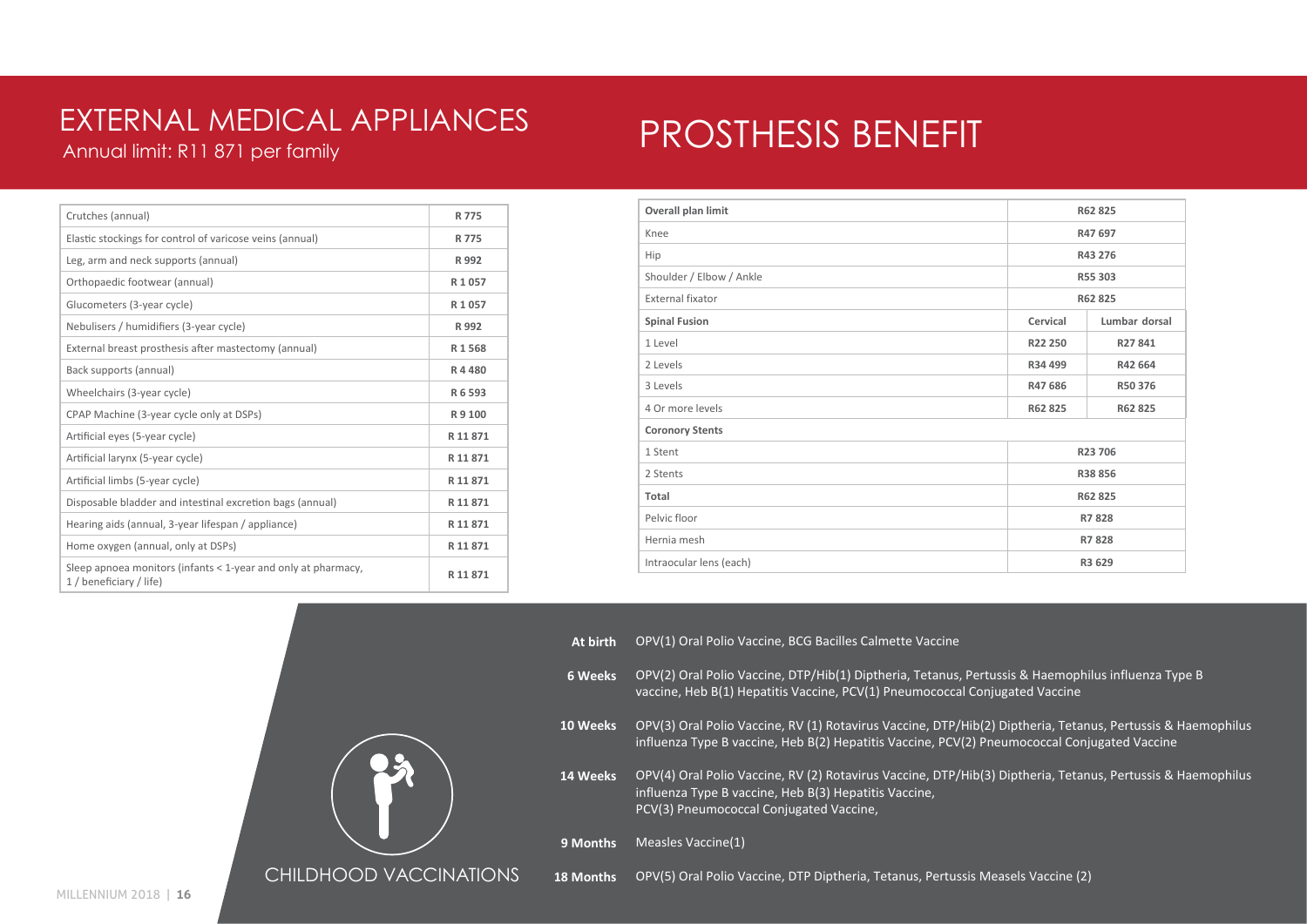# IMPORTANT INFORMATION ABOUT YOUR BENEFITS



# CHANGING OPTIONS

It's important to look at your healthcare needs at the end of every year and decide which Resolution Health option is best suited to your evolving healthcare needs. Option changes can be made annually at the end of the year by completing an Option Change Form (available on **www.resomed.co.za** or from our friendly Call Centre consultants on **0861 796 6400**) and making sure we receive the completed form by no later than **08 December 2017.** Completed forms can be submitted:

- » Online: **www.resomed.co.za**
- » By email: **optionchange2018@resomed.co.za**
- » By post: Resolution Health, PO Box 1555, Fountainebleau, 2032



### BENEFITS THAT RUN IN CYCLES

Most of your option's benefits are annual, meaning that you can access these benefits over a calendar year. However, certain benefits run over an extended period like external medical appliances, orthodontics, optical benefits and cochlear implants and may only be available once in several years or once in a lifetime.



# SERVICE PROVIDER RATES

Some service providers may charge rates that are more than your option's benefit rate, making it very important that you **confirm what your provider charges before making use of their services. REMEMBER** that Resolution Health will fund up to your option's benefit rate limit (including PMBs) and, if your provider charges over and above that rate, the outstanding amount will be for your personal account.

Also keep an eye on what you're being charged for. Some service providers charge members for additional procedure codes or the unbundling of service tariffs not approved by the Scheme. You can speak to our friendly pre-authorisation department on **0861 111 778** or email them on **preauth@resomed.co.za** for advice as you may not be liable for these additional costs.



Once your benefits are depleted, you will only be covered for those conditions that are clinically proven to be a PMB. **REMEMBER** that Scheme protocols always apply and that pre-authorisation, as well as proof of PMB status, is required to confirm your cover.

# **R**

# PRO-RATING OF BENEFITS

hospitalisation), including those that have Rand limits, are pro-rated in<br>proportion to the period of membership for the vear When joining from the Scheme during the year, all benefits (except proportion to the period of membership for the year.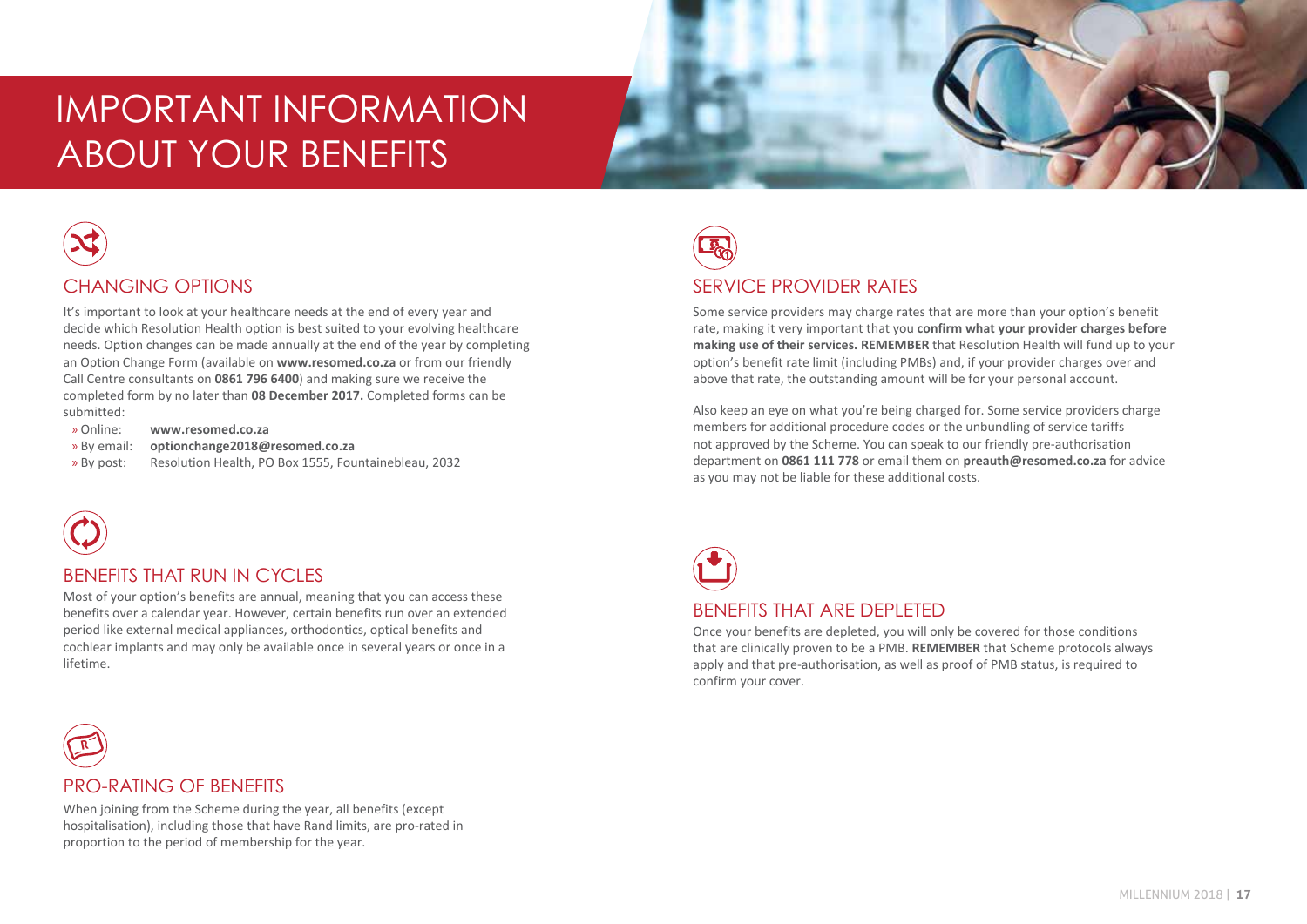# YOU & YOUR MEMBERSHIP



Your Resolution Health membership card is used to identify you as a member of the Scheme and allows you to access your benefits when making use of a medical service provider. The card can only be used by you and while you are a member of Resolution Health. **REMEMBER**, it's illegal to let someone who is not a member use your card. The unauthorised use of a membership card is considered a fraudulent activity and will result in your membership being cancelled immediately.

You will be issued with **2 membership cards per family,** or one card if you are an individual member. If you need additional cards, please submit a request by:

- » Emailing **cardrequest@resomed.co.za**
- » Calling **0861 796 6400**
- » Visiting **www.resomed.co.za** to download the necessary form



### **DEPENDANTS**

To be a dependant on your medical scheme cover, a person must:

- » Be an immediate family member and / or financially dependent on you
- » Not receive an income of more than the maximum social pension per month
- » Not belong to another medical scheme



### DEATH OF A PRINCIPAL MEMBER

If you are a dependant and the Principal Member passes away, you can continue to pay the contributions and:

- » Retain your membership without any new restrictions, limitations or waiting periods
- » If orphaned (according to the definition in the Scheme's rules), remain a member until you become a member of the Scheme in your own right, or are accepted onto another medical scheme

# **IN HOSPITAL PROVIDER'S FEES** CHANGING YOUR PERSONAL DETAILS

We want to stay in touch with you and make sure that you're always in the know when it comes to Resolution Health and your cover. Make sure that we always have your latest contact details on file to avoid missing important things like your statements, membership and option information as well as other news on your healthcare benefits. Please make sure we always have your latest:

- » E-mail address (note that statements are sent electronically to all members with email addresses)
- » Cell phone number for SMS notifications
- » Claims refund banking details
- » Contribution banking details

**REMEMBER that it's up to you to make sure that we have your latest contact details and the Scheme cannot be held responsible if you do not receive information because your details are outdated.** 

#### **HOW TO UPDATE YOUR DETAILS**

It's quick and easy. Simply:

- » Log into your member portal on **www.resomed.co.za** and update your details
- » Give us a call on **0861 796 6400**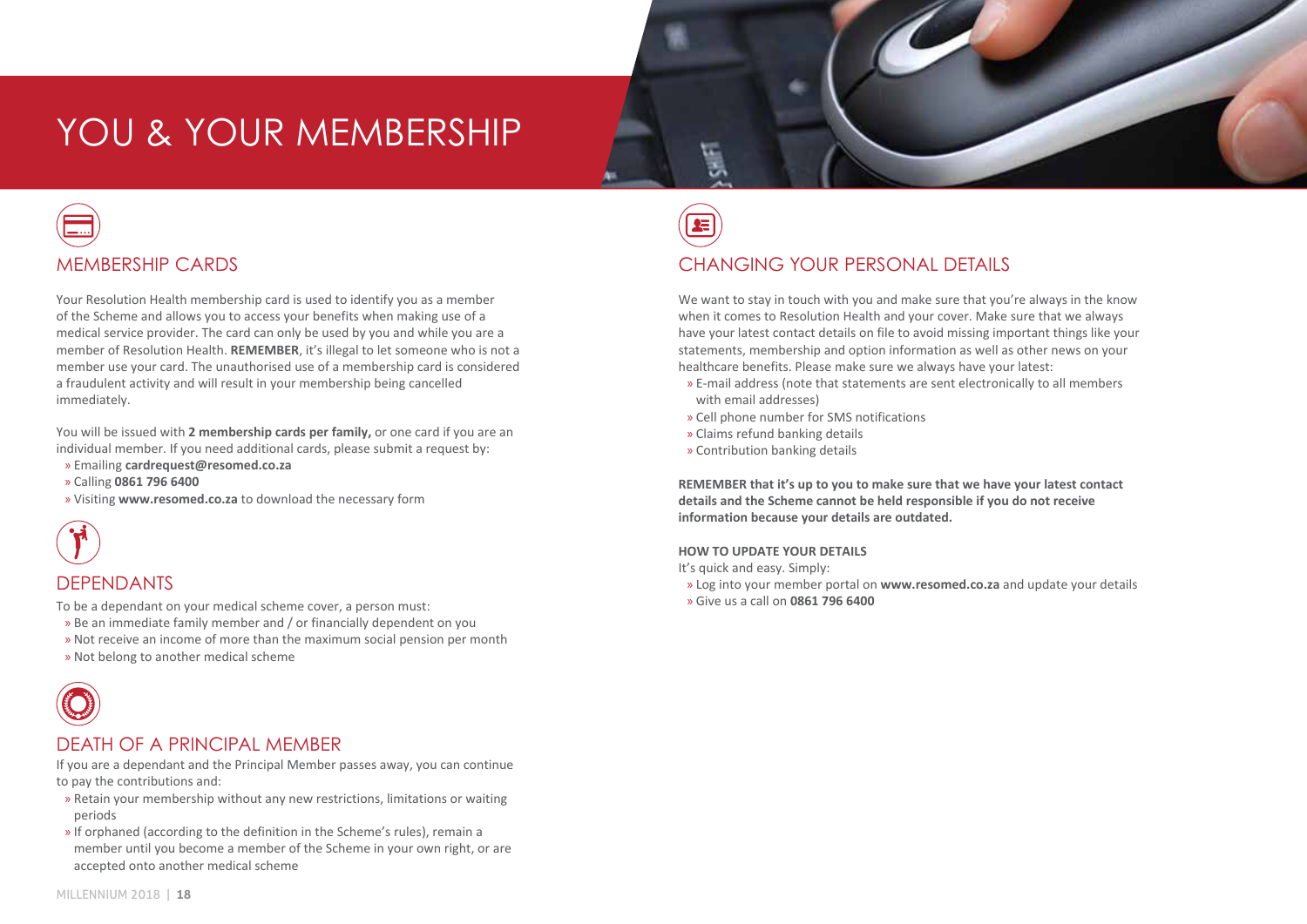# YOU & YOUR MEMBERSHIP

# ADDING & REMOVING DEPENDANTS

You can register or deregister dependants at any time by visiting **www.resomed.co.za** to download the applicable form or call us on **0861 796 6400**. Use the handy check lists below of things we need to ensure a smooth and quick process.

#### **NEW-BORNS AND ADOPTIONS**

Once added, **REMEMBER** that contributions will be due from the first day of the month following the birth or adoption. **REMEMBER** to complete the registration process within 30 days of birth or adoption to avoid benefits only being available from the date of registration and not retrospectively from the date of birth or adoption. The below documents can be sent to **amend@resomed.co.za** or faxed to **086 513 1438**.

 $\blacksquare$ 

 $\sqrt{2}$ 

| <b>REGISTRATION OF DEPENDANT</b>                                                 |  |
|----------------------------------------------------------------------------------|--|
| » Birth certificate                                                              |  |
| » Children over 21                                                               |  |
|                                                                                  |  |
| The required documents listed below can be sent to <b>amend@resomed.co.za</b> or |  |
| faxed to 086 513 1438.                                                           |  |
| Registration of Dependant form                                                   |  |
| Proof of full-time student status from a registered institution                  |  |
| (submitted annually up to maximum age of 25 years)                               |  |
| An affidavit confirming that the dependant is financially dependent on the       |  |
| main member                                                                      |  |
| Handicapped children: Physician report to confirm disability                     |  |
|                                                                                  |  |

#### **REMOVING A DEPENDANT**

*It's important to give us 1 calendar month's notice of any event that changes the status of a dependant which may result in them no longer being entitled to any benefits* 

The below documents can be sent to **resignations@resomed.co.za** or faxed to **086 513 1438** 

| Deregistration of Dependants form |
|-----------------------------------|
| 1 Calendar month's notice         |

# ENDING YOUR MEMBERSHIP

Your Resolution Health membership can be ended for any of the following reasons:

| Voluntary termination<br>Death<br>Resignation from<br>employment<br>Failure to pay contributions | By giving 1 calendar month's written notice<br>By submitting a copy of the death certificate<br>If Scheme membership is a condition of employment you<br>cannot resign without written consent from your employer<br>Membership and benefits end on the date of resignation,<br>unless you decide to continue as a Resolution Health member<br>in your private capacity. Members who do not pay all amounts<br>due to the Scheme will have their membership ended in terms<br>of the rules of the Scheme |
|--------------------------------------------------------------------------------------------------|----------------------------------------------------------------------------------------------------------------------------------------------------------------------------------------------------------------------------------------------------------------------------------------------------------------------------------------------------------------------------------------------------------------------------------------------------------------------------------------------------------|
| Employer resignation from<br>the Scheme                                                          | If your employer decides to resign from the Scheme they will<br>need to give us 1 calendar month's written notice. If they do<br>not join another scheme as an employer group, you will no<br>longer be a member of Resolution Health from the date they<br>resign, unless you decide to continue as a member in your<br>private capacity                                                                                                                                                                |
| Abuse of privileges, fraud<br>and non-disclosure of<br>information                               | We will terminate the membership, or exclude a member or<br>dependant(s) from benefits, for any abuse of the benefits, fraud<br>or non-disclosure of information                                                                                                                                                                                                                                                                                                                                         |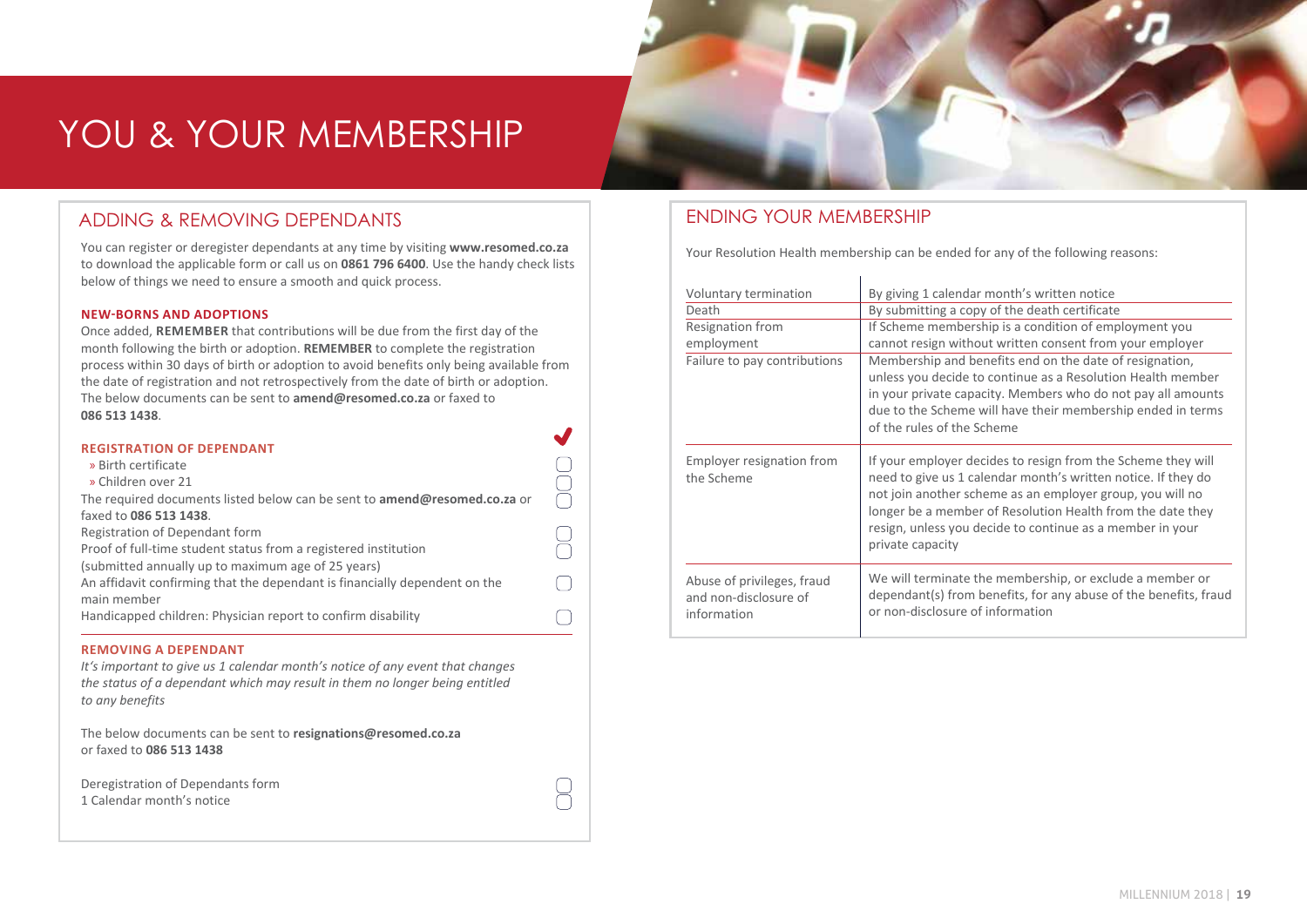# EXCLUSIONS

# THE FOLLOWING EXCLUSIONS ARE APPLICABLE TO THE MILLENNIUM OPTION:

With due regard to the Prescribed Minimum Benefits in either a Public Care System or at the facilities of one of the Scheme's Designated or Designated Service Providers, as contemplated in Regulation 8 of the Regulations promulgated in terms of the Act, or provided for in a Benefit Option, the Scheme's liability is limited to the cost of medical services as defined in the Act and provided for in the Rules of the Scheme and, further subject to the provisions of Rule 1.3 of Annexure B, expenses in connection with any of the following shall not be paid by the Scheme:

- **1.** Compensation for pain and suffering, loss of income, funeral expenses or claims for damages.
- **2.** Expenses incurred for recuperative or convalescent holidays.
- **3.** Services not considered appropriate in terms of Managed Healthcare Principles, or that are not life saving, life sustaining or life supporting, The Scheme reserves the right to determine such instances in general or for specific instances at any time, at its discretion. The following conditions, procedures, treatment and apparatus will specifically be excluded:
	- **3.1** Any breast reduction or augmentation or breast reconstruction unless related to diagnosed malignancy in the affected breast (subject to Scheme protocols). Prophylactic mastectomy only considered for BRCA mutations. Reconstruction following prophylactic mastectomy will not be funded.
	- **3.2** Gynaecomastia;
	- **3.3** Hyperhidrosis;<br>**3.4** Eximer laser at
	- **3.4** Eximer laser and radial keratotomy;<br>**3.5** Phakic implants:
	- **3.5** Phakic implants;<br>**3.6** Bariatric surgery
	- **3.6** Bariatric surgery and other treatments, services or charges for or related to obesity;
	- **3.7** Keloid and scar revision and any other cosmetic procedures and treatments;
	- **3.8** Dynamic spinal devices;<br>**3.9** CT or virtual colonoscopy
	- **3.9** CT or virtual colonoscopy;
	- **3.10** Change of sex operations and procedures;
	- **3.11** Growth hormone;
	- **3.12** Sleep and hypnosis therapy;
	- **3.13** Elective Caesarean section (except Supreme Option);
	- **3.14** Cancer treatment outside network protocols;
	- **3.15** Medicines not registered with or used outside their Medicines Control Council registration or proprietary preparations:
	- **3.16** Medication outside the formulary;
	- **3.17** Pre-hospital admissions;
	- **3.18** Nasal reconstruction;
	- **3.19** Bat-ears;
	- **3.20** Removal of skin blemishes;
	- **3.21** Liposuction;
	- **3.22** Face-lift and eyelid procedures.
- **4.** Exercise programmes.
- **5.** Kilometre charges and travelling expenses with the exception of ambulance services.
- **6.** Examinations and tests for the purpose of application for insurance policies, school camp, visa, employment, emigration or immigration, admission to schools or universities, medical court reports, as well as fitness examinations and tests.
- **7.** Charges for appointments not kept or writing of scripts.
- **8.** Accommodation in convalescent, old age homes, frail care or similar institutions.
- **9.** Costs associated with Vocational Guidance, Child Guidance, Marriage Guidance, School Therapy or attendance at Remedial Education Schools or Clinics.
- **10.** Purchase of:
	- **10.1** applicators, toiletries, sunglasses and/or lenses for sunglasses and beauty preparations
	- **10.2** patented foods/medicines, special foods and nutritional supplements including baby foods
	- **10.3** remedies for the treatment of infertility
	- **10.4** tonics, slimming preparations, appetite suppressants and drugs as advertised to the public for the specific treatment of obesity. Further all cost escalations and /or increases for any services accessioned by or in relation to obesity
	- **10.5** sunscreen and sun tanning lotions
	- **10.6** soaps and shampoos (medicinal or otherwise)
	- **10.7** household and biochemical remedies including complementary and alternative medications, which are not registered, prescribed or promoted by the medical profession with or without evidence to support benefit (Scheme protocols and assessment will apply).
	- **10.8** cosmetic products (medicinal or otherwise)
	- **10.9** antihabit-forming products
	- **10.10** vitamins and multi-vitamins unless prescribed by a person legally entitled to prescribe and for a specific diagnoses registered and authorised by the scheme
	- **10.11** remedies for body building purposes or exercise and sport specific enhancers
	- **10.12** aphrodisiacs
	- **10.13** household bandages, cotton wool, dressings and similar aids.
- **11.** Infertility, sterility, artificial insemination of a person as defined in the Human Tissue Act, (Act 65 of 1983), as well as vaso-vasostomies (reversal of sterilisation procedures), subject to Prescribed Minimum Benefits.
- **12.** Diagnostic tests and examinations performed that do not result in confirmation of the diagnosis of a prescribed minimum benefit (PMB) condition, unless such condition qualifies as a bona-fide emergency medical condition. Diagnostic tests will only be funded up to and inclusive of the minimum tests required to exclude a PMB condition.
- **13.** Repair of hearing aid and medical apparatus.
- **14.** Experimental, unproven or unregistered treatment or practices.
- **15.** Donor costs in respect of an organ transplant will not be covered by the Scheme unless the recipient is a member of the scheme for a PMB related transplant.
- **16.** Interest and legal costs on outstanding accounts.
- **17.** Dental surgery exclusions
	- **17.1** Bone augmentations
	- **17.2** Sinus lifts
	- **17.3** Bone and tissue regeneration
	- **17.4 Gingivectomies**<br>**17.5 Surgical proced**
	- **17.5** Surgical procedures associated with dental implantology
	- **17.6** Oral hygiene instructions
	- **17.7** Professionally applied topical fluoride in adults **17.8** Nutritional and tobacco counselling
	- **17.8** Nutritional and tobacco counselling
	- **17.9** Root canal treatment on third molars (wisdom teeth) and primary teeth
	- **17.10** Ozone therapy
	- **17.11** Soft base to new dentures
	- **17.12** Apisectomies in-hospital
	- **17.13** Orthognathic surgery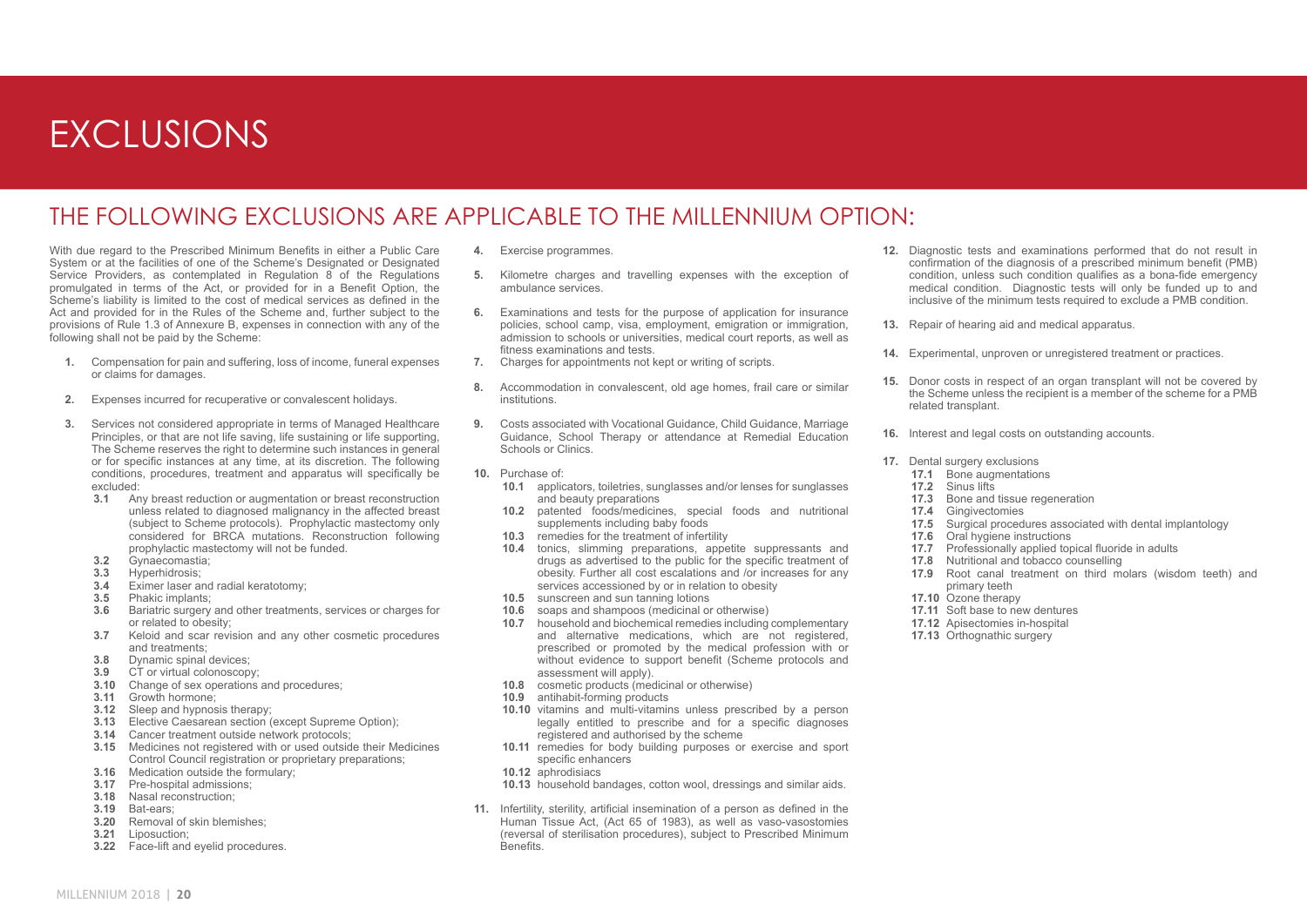# DEFINITIONS

**Above Threshold Benefit (ATB):** The benefits available to Millennium members once the MSA savings amount has been depleted and the Self Payment Gap (SPG) amount has been paid from the members own pocket

**Acute condition:** Illness that requires short-term treatment

**Annual sub-limit:** A set amount allocated to a benefit

**Casualty Benefit:** A benefit available on certain options which can be used to cover visits to the casualty ward **Chronic conditions:** Illness that requires ongoing treatment

**Chronic Disease List (CDL):** A list of 25 conditions which all medical schemes must cover and form part of PMBs **Clinical motivation:** A motivation from your doctor explaining why a certain medicine or procedure is required such as test results and x-rays

**Chronic Medicines List (CML):** A list of medicines to treat the 25 CDL conditions for each option or plan **Confinement:** Having a baby

**Contributions:** Your medical scheme fees that you pay every month

**Co-payment:** An amount listed for certain treatments or procedures which are not covered by the medical scheme and which you will have to cover from your own pocket

**Dependant:** Family members who share your medical scheme

**Designated Service Provider (DSP):** A Provider who is part of our extensive network

**Emergency services:** The ambulance service (Netcare 911) that we use in case of a medical emergency **Flexi Benefit:** An amount set aside for Progressive Flex members to cover certain treatments

**ICD 10 code:** A unique treatment code used by doctors or facilities when submitting a claim to the Scheme **ICON:** Independent Clinical Oncology Network

**Immunisation:** Injections given to prevent illnesses

**Late Joiner Penalties:** An additional fee payable on top of your monthly contribution when you join a medical scheme late in life and have not been a member of a medical scheme before or for more than a year

**Medical Savings Account (MSA):** An allocated amount of your contributions on the Millennium option that is set aside for you to manage and use on health services as you require. The amount rolls over every year, earns interest and is transferred if you change medical schemes

**Maximum Medical Aid Price (MMAP):** The maximum amount Resolution Health will pay for a medicine as advertised by Medikredit (www.medikredit.co.za)

**Network Providers:** Service Providers working together and forming a group or network. Members on some options must use these network providers.

**Non-disclosure:** Not telling us something about your health condition

**Option:** Either the Hospital, Foundation, Progressive Flex, Millennium or **Supreme** plan

**Over-The-Counter medicine (OTC):** Medication you can get at your pharmacy without a prescription

*Patient Driven Care™ (PDC™)*: A unique approach to treating at-risk Resolution Health patients that gives them appropriate access to the amount of care they need to stay healthier for longer

**Practice Number:** A unique identification number which your doctor or service provider has

**Pre-authorisation:** Permission from Resolution Health before going for treatment, tests, etc.

**DSPs:** Doctors, pharmacies or hospitals who provide care to our members as per a contracted agreement. All members are advised to make use of DSP as far as possible

**Designated provider network:** A network of healthcare providers who provide care to our members as per a contracted agreement

**Prescribed Minimum Benefits (PMBs):** A list of 271 conditions, including 27 chronic conditions, that all medical schemes have to cover

**Preventative Care:** Care that aims to stop you from getting sick or suffering an event like flu, a stroke, heart attack or hospitalisation

**Principal Member:** The main member of the Scheme who pays the monthly fees

**Pro-rated benefits:** The portion of benefits you are entitled to based on how long you have been a member of the Scheme during any benefit year

**Prosthesis:** An artificial device implanted into the body

**Prostate-Specific Antigen (PSA):** A blood test for men which determines possible prostate cancer risk

**Resolution Health Chronic Conditions:** An additional list of chronic conditions which Resolution Health funds from the Chronic Medication benefit

**Scheme exclusions:** A list of things the Scheme does not cover or pay for

**Scheme Protocols:** Guidelines that determine how we fund your care

**Scheme Rate:** The amount Resolution Health pays for a particular medicine or medical service

**Scheme Rules:** The rules of the medical scheme, including all policies, protocols and medicine lists

**Service Provider:** Doctor or healthcare facility

**Self Payment Gap (SPG):** The amount a Millennium option member needs to pay in between their MSA's available funds before they can access their Above Threshold Benefit (ATB)

**Statement:** A document which details the benefits you have used and payments processed by the Scheme **Termination:** Ending of agreement

*Zurreal:* A free wellbeing and rewards programme available to all Resolution Health members and stakeholders that offers lifestyle benefits and aims to help individuals and families to live healthier, happier lives

*Zurreal Platinum*: The ultimate wellbeing and rewards programme available to Resolution Health members which includes all the benefits of *Zurreal* programme with added extras such as an Education Rebate, Gym Rebate and much more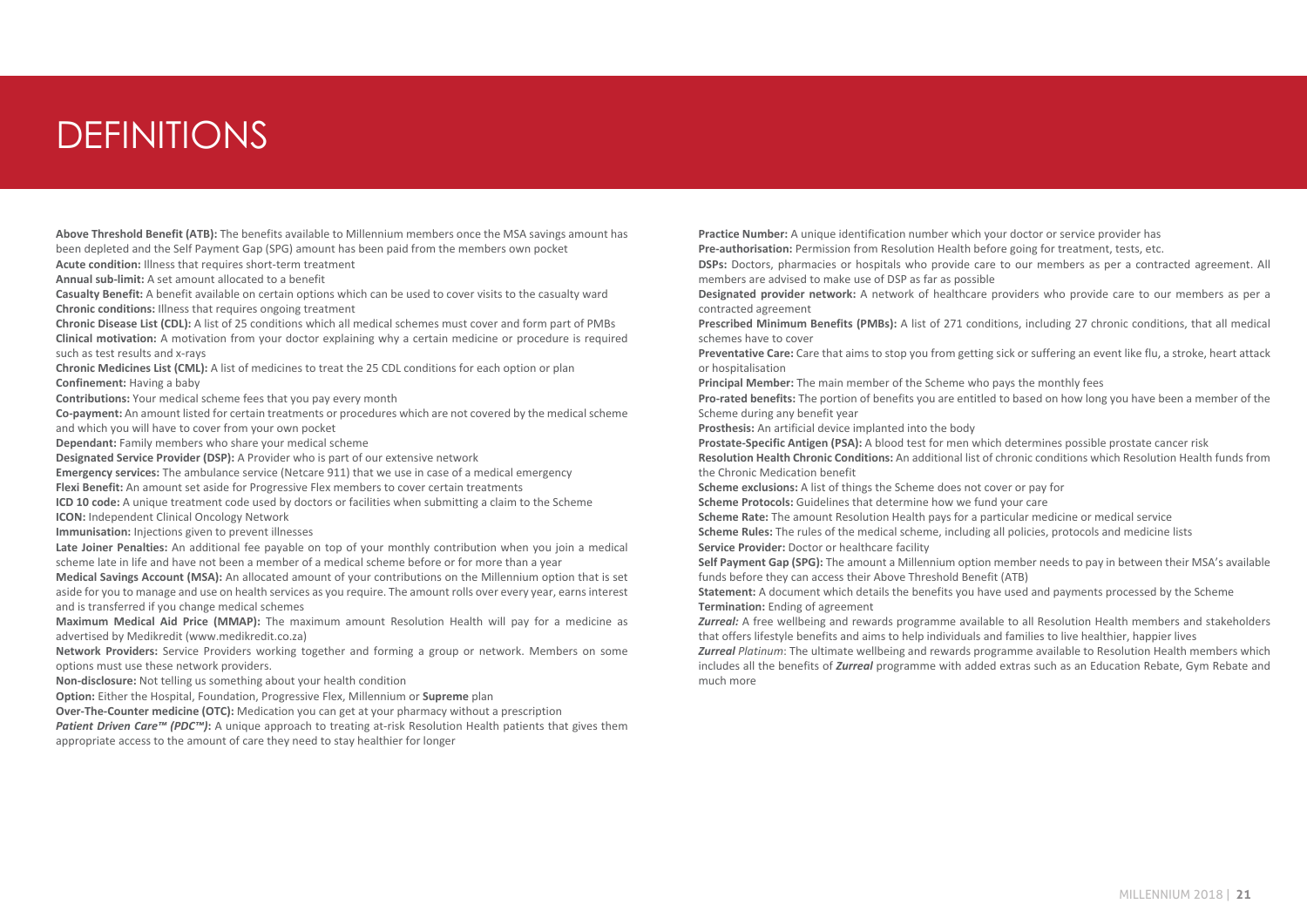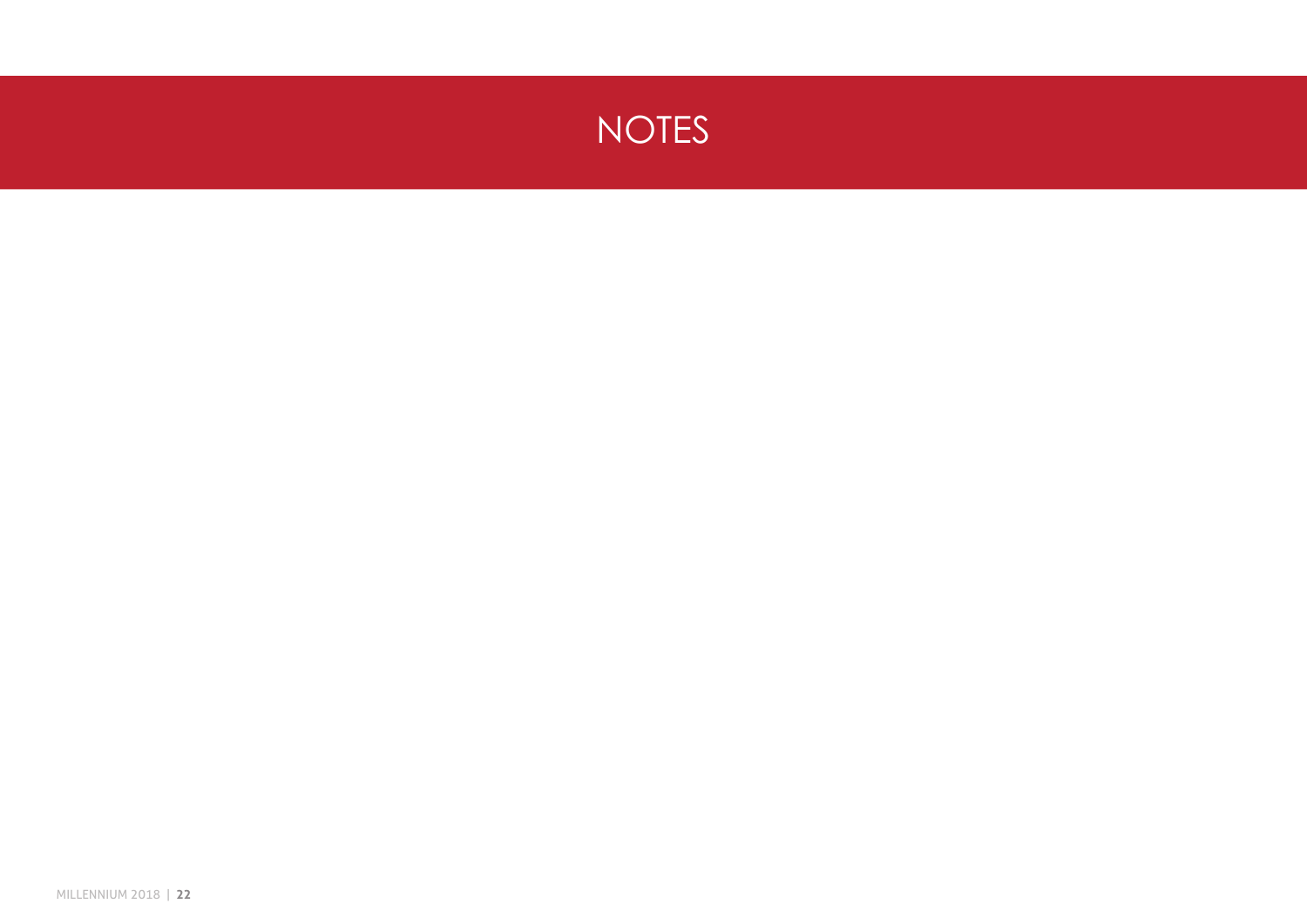